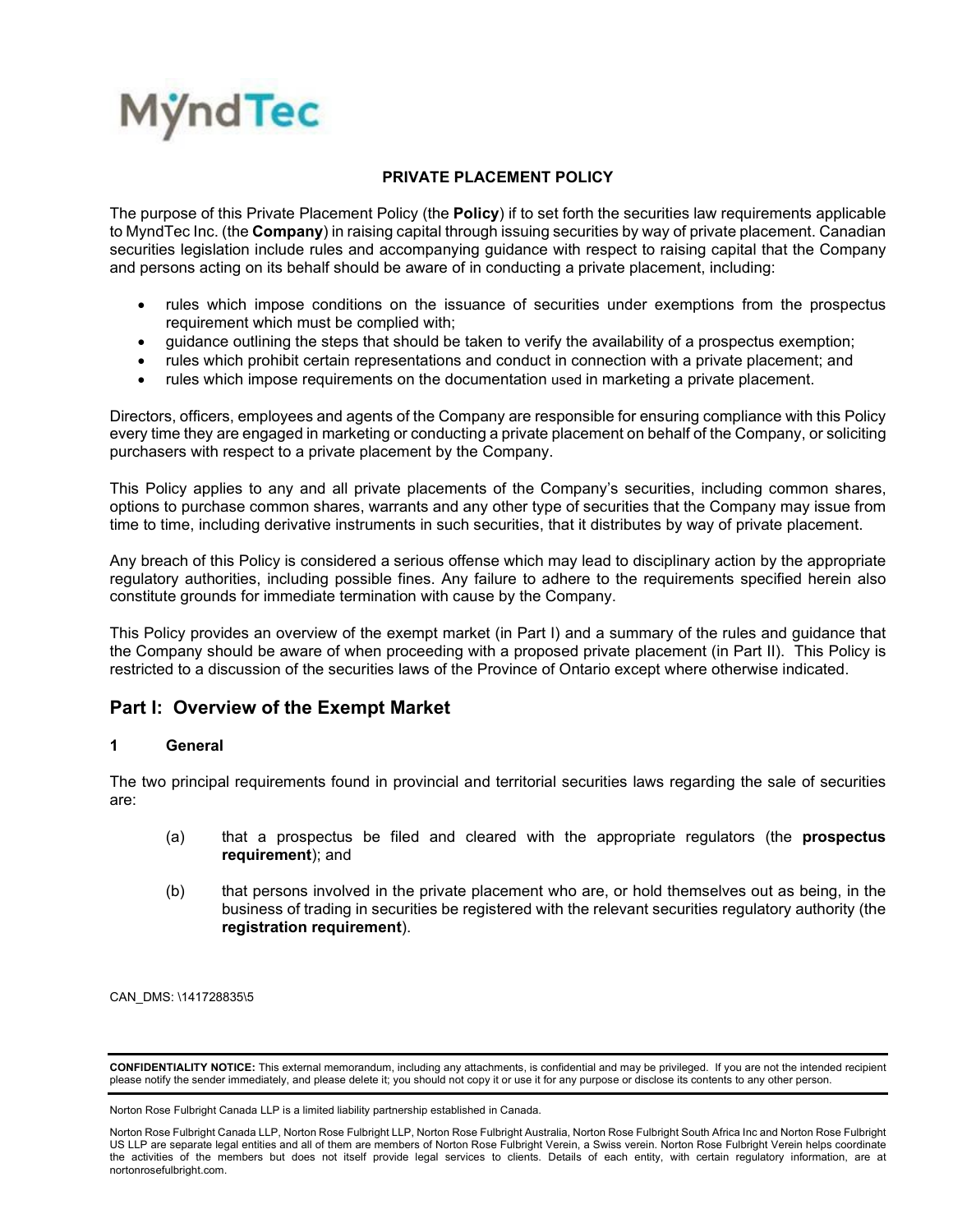Securities legislation in each province and territory of Canada provides that where a trade in securities would be a "distribution" in that jurisdiction, the issuer of the securities must file and clear a prospectus in that jurisdiction unless an exemption from the prospectus requirement is available. An issuer which sells previously unissued securities (i.e., securities newly issued from treasury) is undertaking a distribution. The purpose of the prospectus requirement is to attempt to ensure that investors are given a comprehensive disclosure document (the prospectus) that provides "full, true and plain disclosure of all material facts" in respect of the securities offered and the issuer. It should be noted that any action taken in furtherance of a trade (i.e. marketing of securities and solicitation of purchasers) also requires an exemption from the prospectus requirement. An issuer can rely on a combination of prospectus exemptions when issuing securities.

# **2 Exemptions from the Prospectus Requirement**

Securities legislation provides for exemptions from the prospectus requirement. These exemptions reflect a policy decision by the regulators that the purchaser participating in a trade is not in need of the protection of a prospectus. The key private placement exemptions are contained in National Instrument 45-106 – *Prospectus Exemptions* (**NI 45-106**) and common exemptions relied upon include (i) the accredited investor exemption, (ii) the private issuer exemption, (iii) the offering memorandum exemption, (iv) the family, friends and business associates exemption; and (v) the \$150,000 minimum amount exemption. An amendment to NI 45-106 is currently open for comment until October 26, 2021 and proposes to introduce a new listed issuer financing exemption. In 2021, Alberta and Saskatchewan have introduced the self-certified investor prospectus exemption and the small business financing exemption. Another new exemption is the crowdfunding exemption contained in National Instrument 45-110 *Start-Up Crowdfunding Registration and Prospectus Exemptions*.

# **(A) Accredited Investor Exemption**

The accredited investor prospectus exemption allows trades of securities to prescribed sophisticated investors defined under securities legislation as "accredited investors". Accredited investors include Canadian financial institutions, registered securities advisers/dealers, provincial and federal governments/agencies, municipalities, foreign governments and pension funds regulated by the Office of the Superintendent of Financial Institutions or a provincial pension authority and a person (not an individual or investment fund) that has net assets of at least \$5 million as shown in their most recent financial statements.

There are also four categories of individuals who qualify as accredited investors:

- (a) an individual who beneficially owns financial assets having a realizable value, before taxes but net of any related liabilities, in excess of \$5 million;
- (b) an individual whose net income before taxes exceeded \$200,000 (or, together with a spouse, \$300,000) in each of the last two most recent calendar years and who, in either case, reasonably expects to exceed this net income in the current year;
- (c) an individual who, either alone or with a spouse, has net assets of at least \$5 million; and
- (d) an individual who, either alone or with a spouse, beneficially owns financial assets having a realizable value, before taxes but net of any related liabilities, in excess of \$1 million.

Appendix A sets out a full list of accredited investors. Individual investors who fall within (b), (c) and (d) above must execute a risk acknowledgement form which must be retained by the issuer. Where the accredited investor exemption is being relied upon, public filings must be made with the relevant securities authorities and filing fees must be paid. The filing will either be a fixed fee (eg. Ontario \$500), a fee based on the greater of a flat fee and a percentage of the proceeds of the offering (eg. B.C., Alberta) or a percentage of the proceeds of the offering (eg. Quebec). If an offering memorandum (see section 4 of this memo) is used to market the offering to an accredited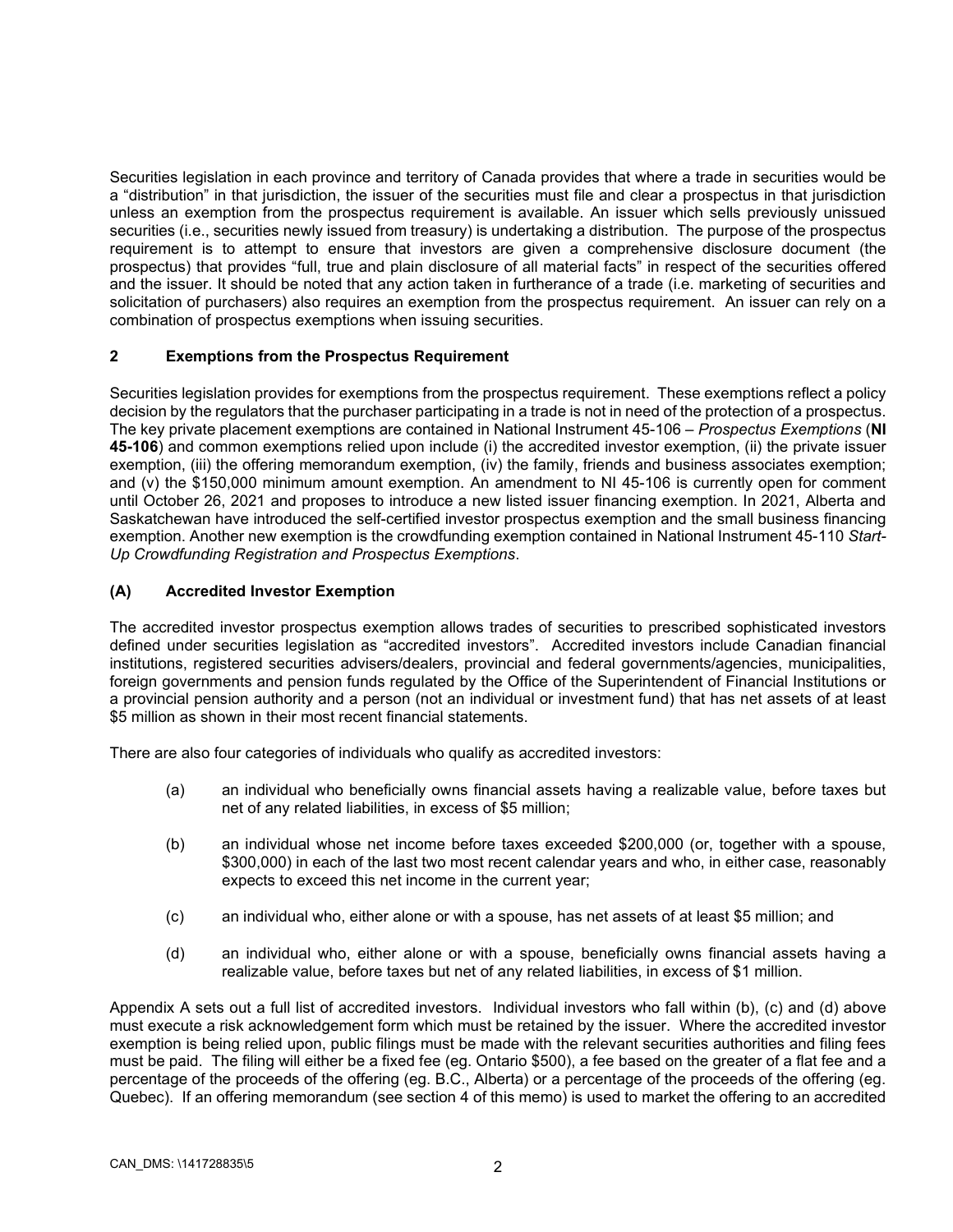investor, the offering memorandum must be delivered to and/or filed with the regulatory authorities in Ontario, New Brunswick or Saskatchewan if a distribution has occurred in one of those jurisdictions.

### **(B) Private Issuer Exemption**

Trades in securities of a private issuer will not be subject to the prospectus requirement provided the following two requirements are satisfied:

- (a) the company or issuer whose securities are being issued or otherwise traded must be a "private issuer"; and
- (b) the securities must be purchased by "permitted investors" as principals.

A "private issuer" is defined as an issuer:

- (a) that is not a reporting issuer or an investment fund,
- (b) whose securities, other than non-convertible debt securities,
	- (i) are subject to restrictions on transfer that are contained in the issuer's constating documents (for i.e., articles of incorporation) or security holders' agreements (for i.e., a warrant indenture), and
	- (ii) are beneficially owned, directly or indirectly, by not more than 50 persons, not including employees and former employees of the issuer or its affiliates, provided that each person is counted as one beneficial owner unless the person is created or used solely to purchase or hold securities of the issuer in which case each beneficial owner or each beneficiary of the person, as the case may be, must be counted as a separate beneficial owner, and
- (c) that has distributed securities (since its incorporation) only to "permitted investors" as described below.

Under this exemption private issuer securities<sup>[1](#page-2-0)</sup> may be privately placed with the following "permitted investors" who purchase as principals:

- (a) a director, officer, employee, founder or control person of the issuer,
- (b) a director, officer or employee of an affiliate of the issuer;
- (c) a spouse, parent, grandparent, brother, sister, child or grandchild of a director, executive officer, founder or control person of the issuer,
- (d) a parent, grandparent, brother, sister, child or grandchild of the spouse of a director, executive officer, founder or control person of the issuer,
- (e) a "close personal friend" of a director, executive officer, founder or control person of the issuer,
- (f) a "close business associate" of a director, executive officer, founder or control person of the issuer,
- (g) a spouse, parent, grandparent, brother, sister, child or grandchild of the selling security holder or of the selling security holder's spouse,

<span id="page-2-0"></span><sup>&</sup>lt;sup>1</sup> Other than short-term securitized products.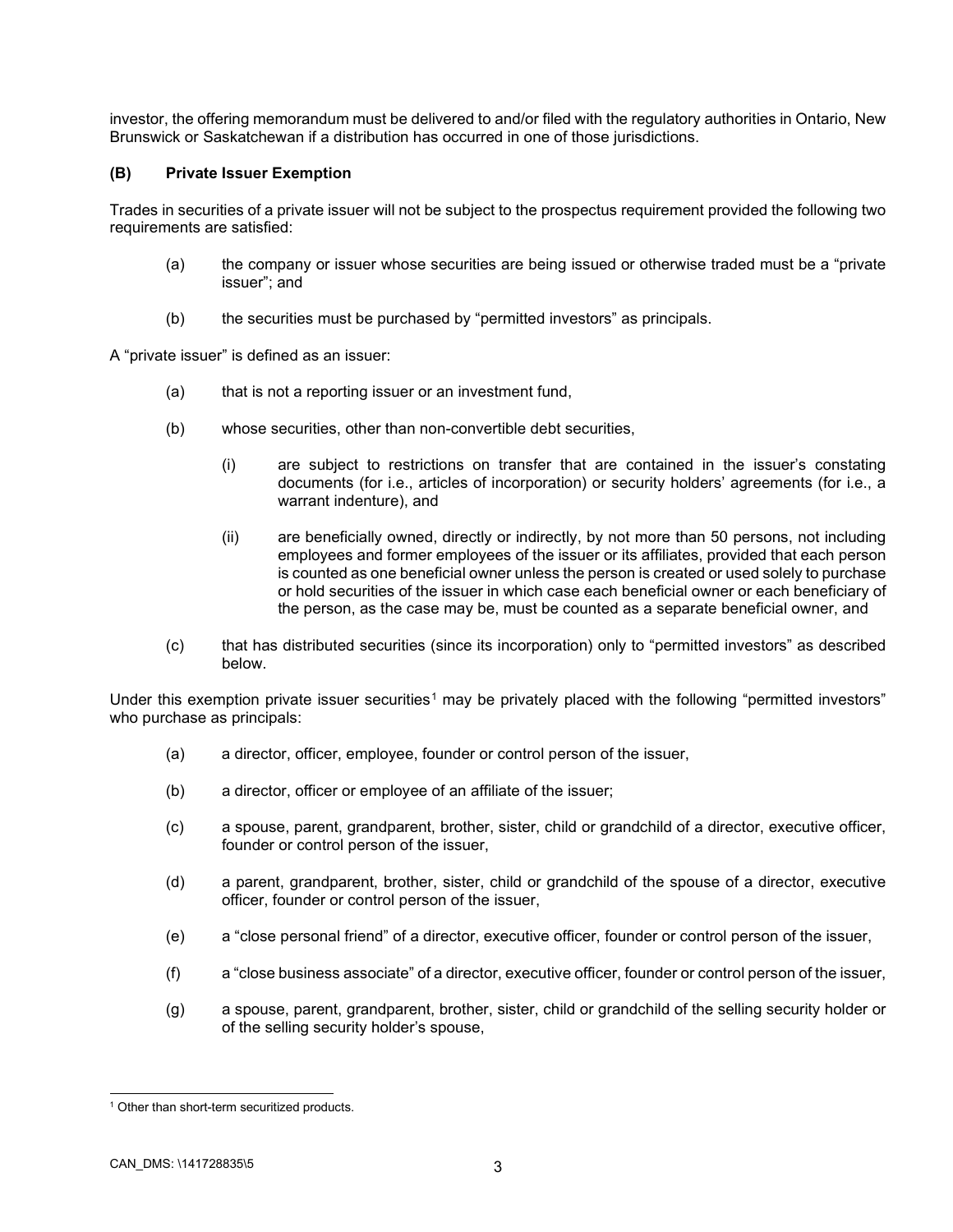- (h) a security holder of the issuer,
- (i) an accredited investor (see Appendix A),
- (j) a person of which a majority of the voting securities are beneficially owned by, or a majority of the directors are, persons described in paragraphs (a) to (i) above,
- (k) a trust or estate of which all of the beneficiaries or a majority of the trustees or executors are persons described in paragraphs (a) to (i) above, or
- (l) a person that is not the public.

It is a condition of this exemption that, other than in the case of a distribution to an accredited investor, no commission or finders fee may be paid to any director, officer, founder or control person. The advantage of relying on the private issuer exemption is that there is no reporting requirement or filing fee payable to the relevant securities regulatory authorities. The use of a registrant or finder or advertising to locate investors is inconsistent with the use of this exemption according to guidance published by the Ontario Securities Commission (**OSC**).

# **(C) Offering memorandum exemption**

The offering memorandum exemption allows an issuer to issue securities, other than short-term securitized products, if:

- (a) the purchaser purchases the securities as principal;
- (b) the issuer provides the purchaser with a prescribed form of offering memorandum (**OM**); and
- (c) in certain jurisdictions, the issuer obtains a form of risk acknowledgement from the purchaser.

If a purchaser is located in Quebec, the offering memorandum and the risk acknowledgement form must be drawn up in French.

The offering memorandum exemption in Canada has three versions and the applicable regime depends upon where the issuer is distributing its securities:

- (a) The **"Ontario, Alberta, New Brunswick, Nova Scotia, Quebec and Saskatchewan Model"**: The key features of this model are:
	- (i) an OM containing prescribed disclosure (Form 45-106F2 or Form 45-106F3 for qualifying issuers) must be used to market and trade securities but is not reviewed by regulators;
	- (ii) all marketing materials must be incorporated by reference in the OM. Marketing materials mean any written communication intended for a prospective purchaser which contains material information about the issuer, the securities or the offering but excludes term sheets. Marketing materials will attract the same liability for any misrepresentation contained in it as the OM does;
	- (iii) any forward looking information (FLI) disseminated must be contained in the OM and comply with securities law disclosure requirements applicable to FLI;
	- (iv) purchaser must purchase the securities as principal and persons cannot be created solely to rely on the exemption;
	- (v) the following investment limits are applicable: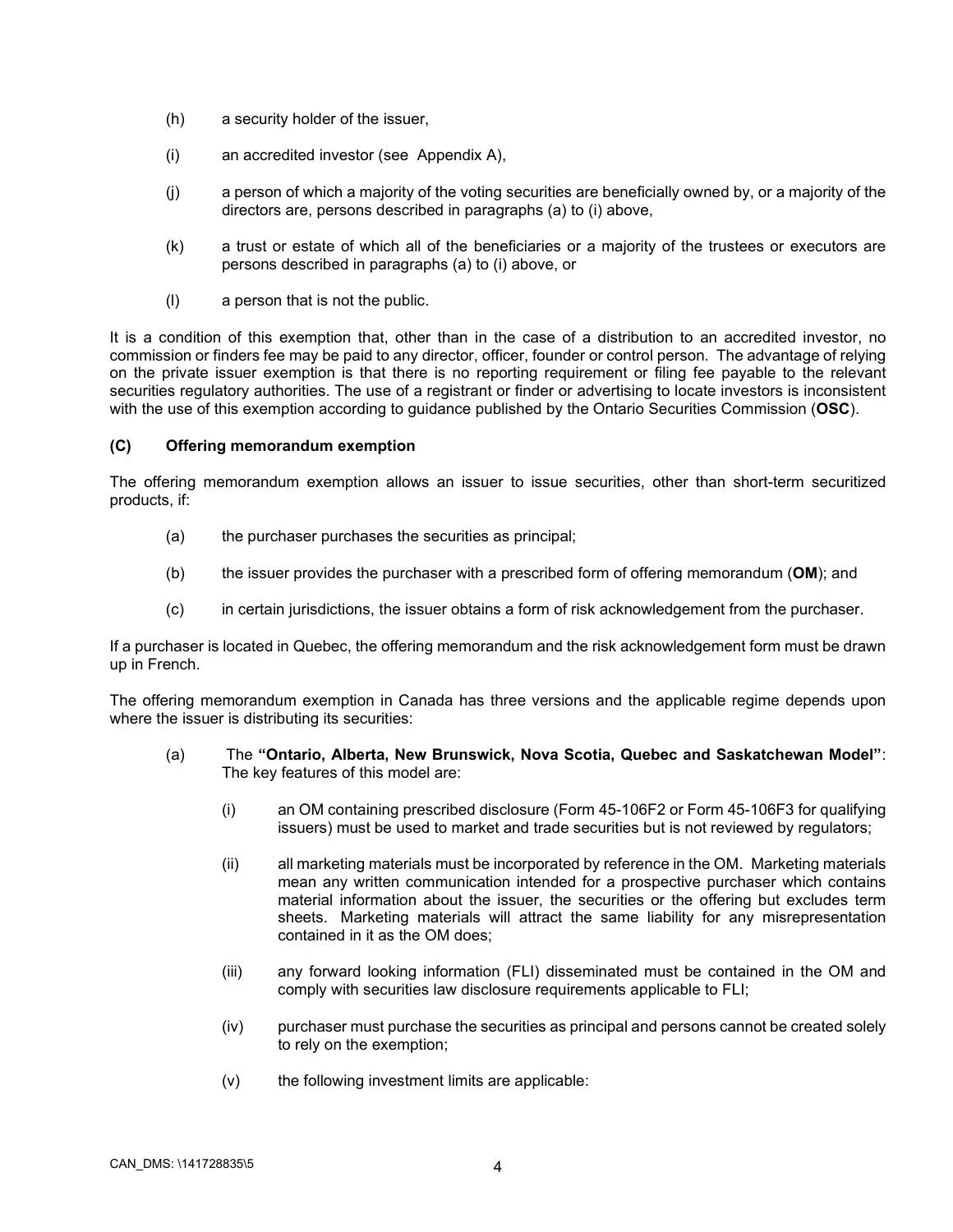- (I) non-individual investors can invest an unlimited amount;
- $(II)$  eligible investors who are individuals (financial asset/income test<sup>2</sup>) cannot have purchased in excess of \$30,000 in the preceding 12 month period. However, if the eligible investor has received advice from a portfolio manager, investment dealer or exempt market dealer that the investment is suitable, this threshold is increased to \$100,000; and
- (III) non-eligible investors cannot have purchased in excess of \$10,000 in the preceding 12 month period.

These investment limits do not apply however if the purchaser is an accredited investor or a person described in the family, friends or business associates exemption;

- (vi) the OM and marketing materials must be filed with the regulators within 10 days of distribution and are placed on public record;
- (vii) non-reporting issuers who rely on exemption will be designated as market participants and be subject to record keeping and filing obligations (audited annual financial statements, annual notice regarding use of proceeds and in NB, NS and Ontario, a prescribed notice regarding discontinuation of business or change in industry or control of issuer) and compliance reviews;
- (viii) not available for investment funds in Ontario, NB and Quebec or certain derivatives or structured finance products in all participating jurisdictions;
- (ix) available to investment funds in Alberta, NS and Saskatchewan if fund is a nonredeemable investment fund or a reporting issuer mutual fund;
- (x) offering requires mandated rescission rights and rights to damages (2 days from signing agreement); and
- (xi) certification is required that the OM contains no misrepresentations;
- (xii) Risk Acknowledgement Form required of all investors (Form 45-106F4); and
- (xiii) the securities distributed must not be a specified derivative or a structured finance product.
- (b) **"Manitoba, NWT, Nunavut, Yukon and Prince Edward Island Model":** Similar exemption to the Ontario exemption, with the following key exceptions:
	- (i) purchaser must be an eligible investor<sup>[3](#page-4-1)</sup> or the acquisition cost must not exceed \$10,000;
	- (ii) no mandated incorporation by reference or filing of marketing materials required;

<span id="page-4-0"></span> $2$  An "eligible investor" refers to a person whose:

<sup>(</sup>i) net assets, alone or with a spouse, in the case of an individual, exceed \$400 000,

<sup>(</sup>ii) net income before taxes exceeded \$75 000 in each of the 2 most recent calendar years and who reasonably expects to exceed that income level in the current calendar year, or

<sup>(</sup>iii) net income before taxes, alone or with a spouse, in the case of an individual, exceeded \$125 000 in each of the 2 most recent calendar years and who reasonably expects to exceed that income level in the current calendar year.

<span id="page-4-1"></span><sup>&</sup>lt;sup>3</sup> Please note, in MB, NWT, NT, PEI and YK, an eligible investor includes those persons described in footnote 2 above but also includes, "a person that has obtained advice regarding the suitability of the investment and, if the person is resident in a jurisdiction of Canada, that advice has been obtained from an eligibility adviser" (s. 1.1). This category of "eligible investor" does not apply in any other Canadian jurisdiction.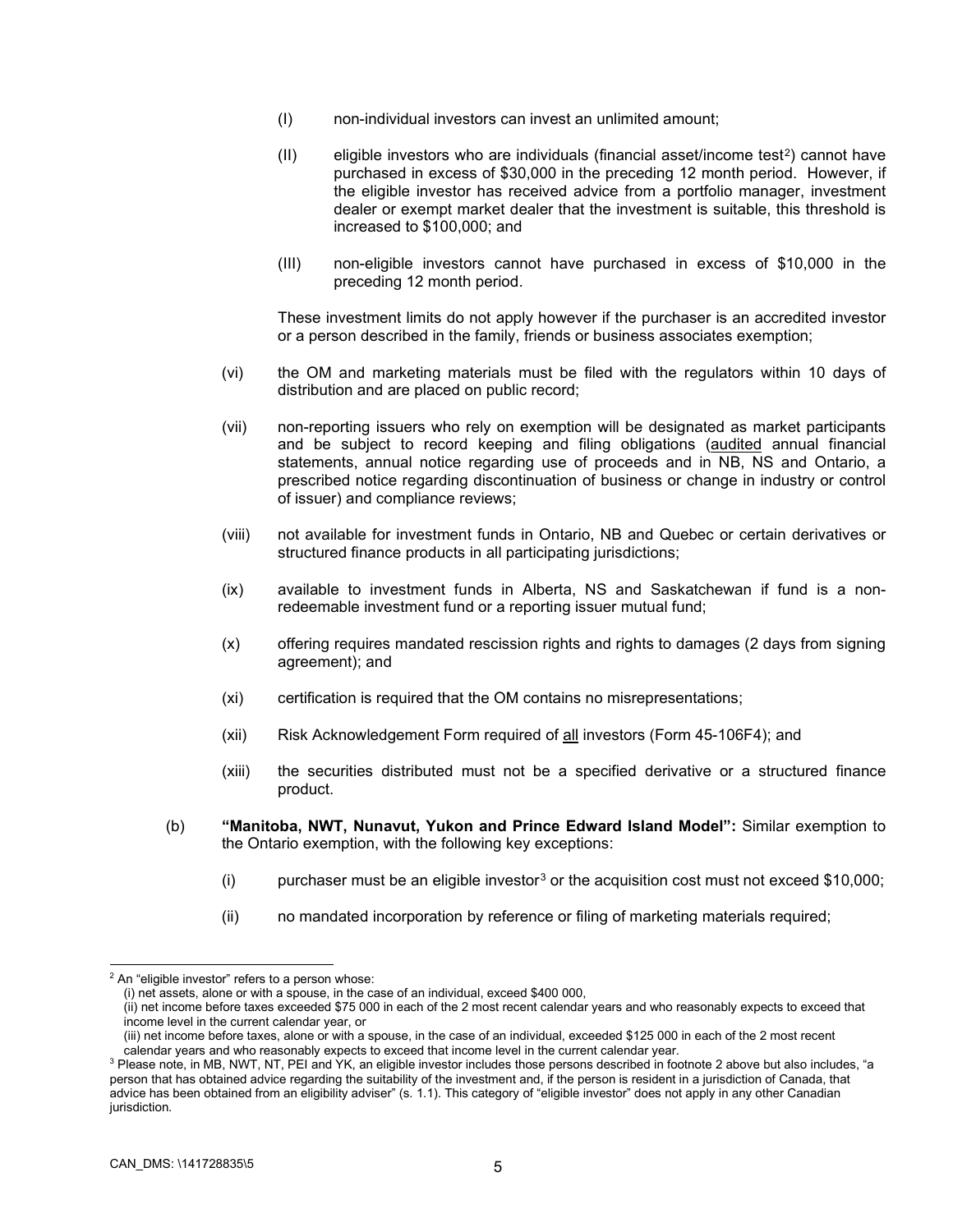- (iii) if the issuer is an investment fund it is a non-redeemable investment fund or a mutual fund that is a reporting issuer; and
- (iv) no continuous disclosure obligations imposed on non-reporting issuers.
- (c) **"British Columbia and Newfoundland Model"**: This model is more lenient than the above exemptions. The features that differentiate it from the Ontario and Manitoba exemptions are:
	- (i) no investment limits;
	- (ii) available to non-redeemable investment funds or reporting issuer mutual funds;
	- (iii) no mandated incorporation by reference or filing of marketing materials required;
	- (iv) no risk acknowledgement form required; and
	- (v) no continuous disclosure obligations imposed on non-reporting issuers.

The OM provided to investors in reliance on the offering memorandum exemption must be filed with the Canadian securities commissions where a distribution occurs.

# **(D) Family, Friends and Business Associates Exemption**

<span id="page-5-0"></span>The "family, friends and business associates" exemption permits an issuer (not just a private issuer) to issue securities<sup>[4](#page-5-2)</sup> of the issuer to a purchaser who purchases as principal and is:

- (a) a director, executive officer or control person of the issuer, or of an affiliate of the issuer;
- (b) a spouse, parent, grandparent, brother, sister, child or grandchild of a director, executive officer or control person of the issuer, or of an affiliate of the issuer;
- (c) a parent, grandparent, brother, sister, child or grandchild of the spouse of a director, executive officer or control person of the issuer, or of an affiliate of the issuer;
- (d) a close personal friend or close business associate of a director, executive officer or control person of the issuer, or of an affiliate of the issuer;
- (e) a founder of the issuer or a spouse, parent, grandparent, brother, sister, child, grandchild, close personal friend or close business associate of a founder of the issuer;
- <span id="page-5-1"></span>(f) a parent, grandparent, brother, sister, child or grandchild of the spouse of a founder of the issuer;
- (g) a person or company of which a majority of the voting securities are beneficially owned by, or a majority of the directors are, persons or companies described in [\(a\)](#page-5-0) to [\(f\)](#page-5-1) above; or
- (h) a trust or estate of which all the beneficiaries or a majority of the trustees are persons or companies described in [\(a\)](#page-5-0) to [\(f\)](#page-5-1) above.

Payment of a commission or finders fee to a director, executive officer, control person or founder ( each a **Principal**) is prohibited. Guidance on the meaning of "close personal friend" and "close business associate" has been issued by the Canadian Securities Administrators (**CSA**) (see Part II). In Ontario the exemption is not available to issuers who are investment funds.

<span id="page-5-2"></span><sup>4</sup> Except short-term securitized products.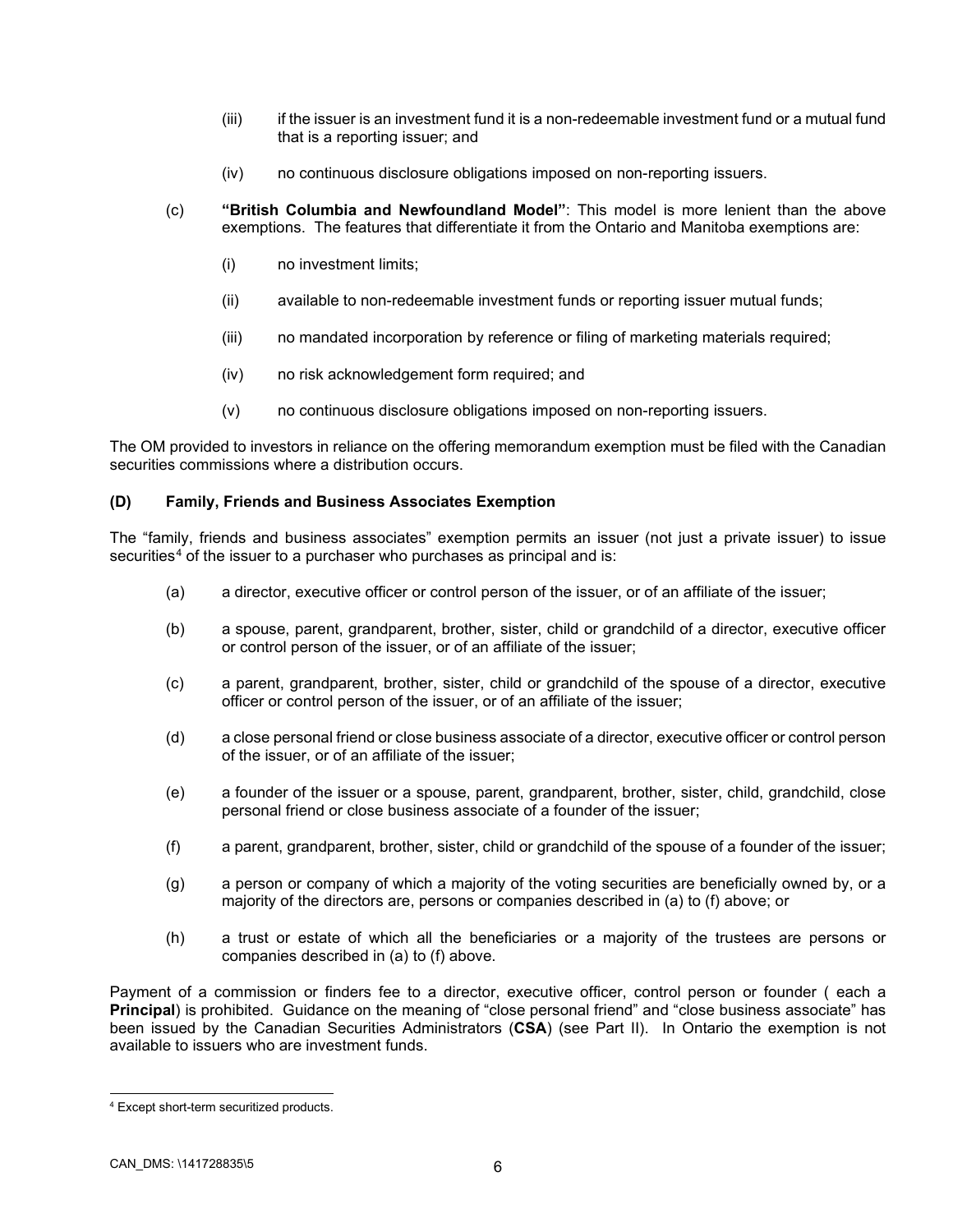Relying on this exemption will require a filing with the relevant securities regulatory authority and the payment of filing fees. Certain investors in Ontario and Saskatchewan relying upon this exemption must sign a risk acknowledgement form (Form 45-106F12 for Ontario and Form 45-106F9 for Saskatchewan) which sets out key risks of the investment which must be acknowledged by the investor and details of the relevant principal with which they have a relationship and the nature of the relationship. The use of a registrant, finder or advertising to locate investors is inconsistent with the use of the exemption according to guidance published by the OSC.

# **(E) Minimum Purchase Amount Exemption**

If the purchaser of securities purchases, as principal, securities of a single issuer with an acquisition cost of not less than \$150,000 paid in cash and the purchaser is not an individual, the prospectus requirement will not apply. Relying on this exemption will require a filing with the relevant securities regulatory authorities and the payment of filing fees.

# **(F) Self-Certified Investor Prospectus Exemption**

Effective March 31, 2021, issuers in Alberta and Saskatchewan may rely on the self-certified investor exemption, which will be in effect for three years pursuant to a pilot project. The self-certified investor prospectus exemption allows investors in Alberta and Saskatchewan who do not qualify as an accredited investor to invest alongside accredited investors, provided that they meet other investor criteria intended to demonstrate their financial and investment knowledge.

In the case of an investor who is an individual, the investor must meet at least one of the following qualifying criteria in order to be considered a self-certified investor (the **Qualification Criteria**):

- (a) holds a Chartered Financial Analyst (**CFA**) Charter from the CFA Institute;
- (b) holds a Canadian Institute of Management (**CIM**) designation from the Canadian Securities Institute (**CSI**);
- (c) holds a Chartered Business Valuator (**CBV**) designation from the CBV Institute;
- (d) holds a Chartered Professional Accountant (**CPA**) designation in a jurisdiction of Canada from CPA Canada;
- (e) holds a Certified International Wealth Manager (**CIWM**) designation from the CSI;
- (f) was admitted to practice law in a jurisdiction of Canada, and at least one third of the individual's practice has involved providing advice on financings involving public or private distributions of securities or mergers and acquisitions;
- (g) holds an Masters of Business Administration (**MBA**) with a focus on finance from a Canadian university or an accredited foreign university;
- (h) holds an undergraduate degree in finance or an undergraduate degree in commerce or business with a major or specialization in finance or investment and that degree is from a Canadian university or an accredited foreign university; or
- (i) has passed the Canadian Securities Course or both the Series 7 Exam from the Financial Industry Regulatory Authority in the U.S. and the New Entrants Exam from the CSI and meets the minimum net income requirements of \$75,000 in each of the two most recent calendar years and reasonably expects to exceed that income level in the current calendar year or, combined with a spouse, \$125,000 in each of the two most recent calendar years and reasonably expects to exceed that income level in the current calendar year.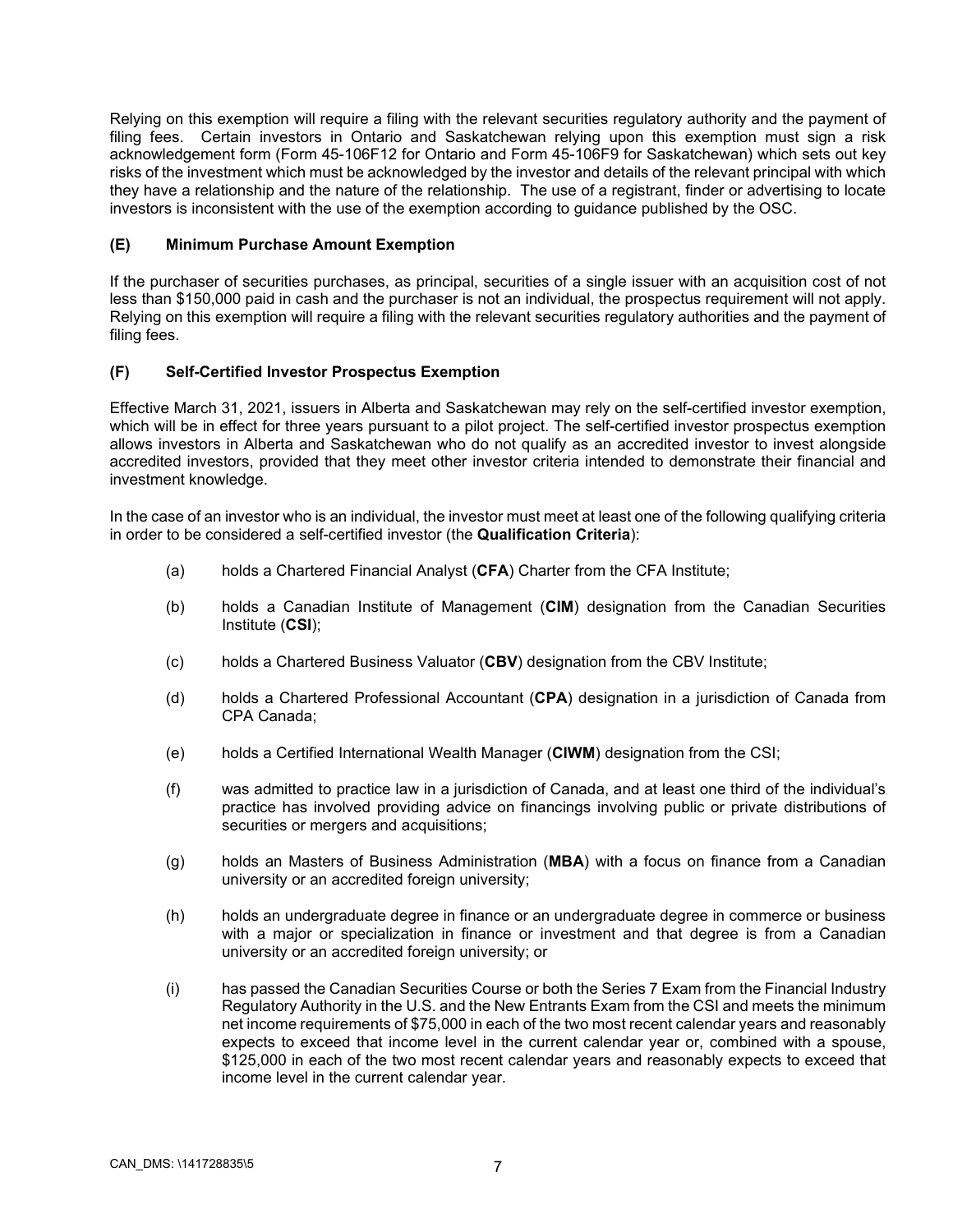In the case of an investor that is not an individual, the investor must meet at least one of the following qualifying criteria to be considered a self-certified investor:

- (a) the majority of owners of interests of the investor, direct, indirect or beneficial, are accredited investors or meet one of the Qualifying Criteria;
- (b) the majority of directors of the investor are accredited investors or meet the Qualifying Criteria, or
- (c) the investor is a trust, established or settled by an individual who meets the Qualifying Criteria, which was established for the benefit of that individual's spouse, former spouse, or a parent, grandparent, brother, sister, child or grandchild of the individual or that individual's spouse or former spouse.

The issuer's head office and its investors must be located in Alberta or Saskatchewan to qualify for the exemption.

Under the exemption, self-certified investors may invest up to a maximum of \$10,000 in a single issuer and a maximum of \$30,000 for all issuers in one calendar year, unless the issuer is listed on a Canadian stock exchange (TSX Venture Exchange, the Toronto Stock Exchange, the Canadian Securities Exchange or Neo Exchange Inc.) and is not in default of its continuing disclosure obligations, and the investor has received advice regarding the suitability of the investment from a registered dealer.

The distribution must be made concurrently to one or more accredited investors and the same information must be provided to all investors.

Relying on this exemption will require the issuer to obtain from the investor a statutory declaration under Annex 1 to Blanket Order 45-538 *Self-Certified Prospectus Exemption*, dated within 36 months of the distribution, and an acknowledgement under Annex 2 to Blanket Order 45-538 *Self-Certified Prospectus Exemption* which confirms the qualification criteria and that the investor acknowledges all risks.

Issuers that do not meet the definition of a private issuer in NI 45-106 must file a completed Form 45-106F1 *Report of Exempt Distribution* in respect of distributions conducted in reliance on the self-certified investor exemption within 10 days of the closing of the transaction.

### **(G) Small Business Financing Exemption**

The small business financing exemption allows non-reporting issuers with a head office in Alberta and Saskatchewan to raise up to \$5 million from investors in those provinces using a simple, streamlined offering document with tiered offerings and investment limits that are dependent on whether specified financial statements are provided to purchasers. This exemption helps overcome existing issues with the offering memorandum exemption by permitting financial statements that are prepared in accordance with Generally Accepted Accounting Principles (**GAAP**) for private enterprises that are reviewed rather than audited.

To be eligible, issuers must:

- be a non-reporting issuer,
- have their head office in Alberta or Saskatchewan,
- have a majority of their directors and officers located in Canada, and
- have actual operations (no blank-cheque companies), subject to exceptions if raising money for pre-determined business.

If specified financial statements are not provided, investors can invest up to \$2,500 within a 12-month period under the exemption, unless they qualify as a minimum income investor (**Minimum Income Investor**) or have obtained suitability advice, in which case they can invest up to \$10,000. If specified financial statements are provided,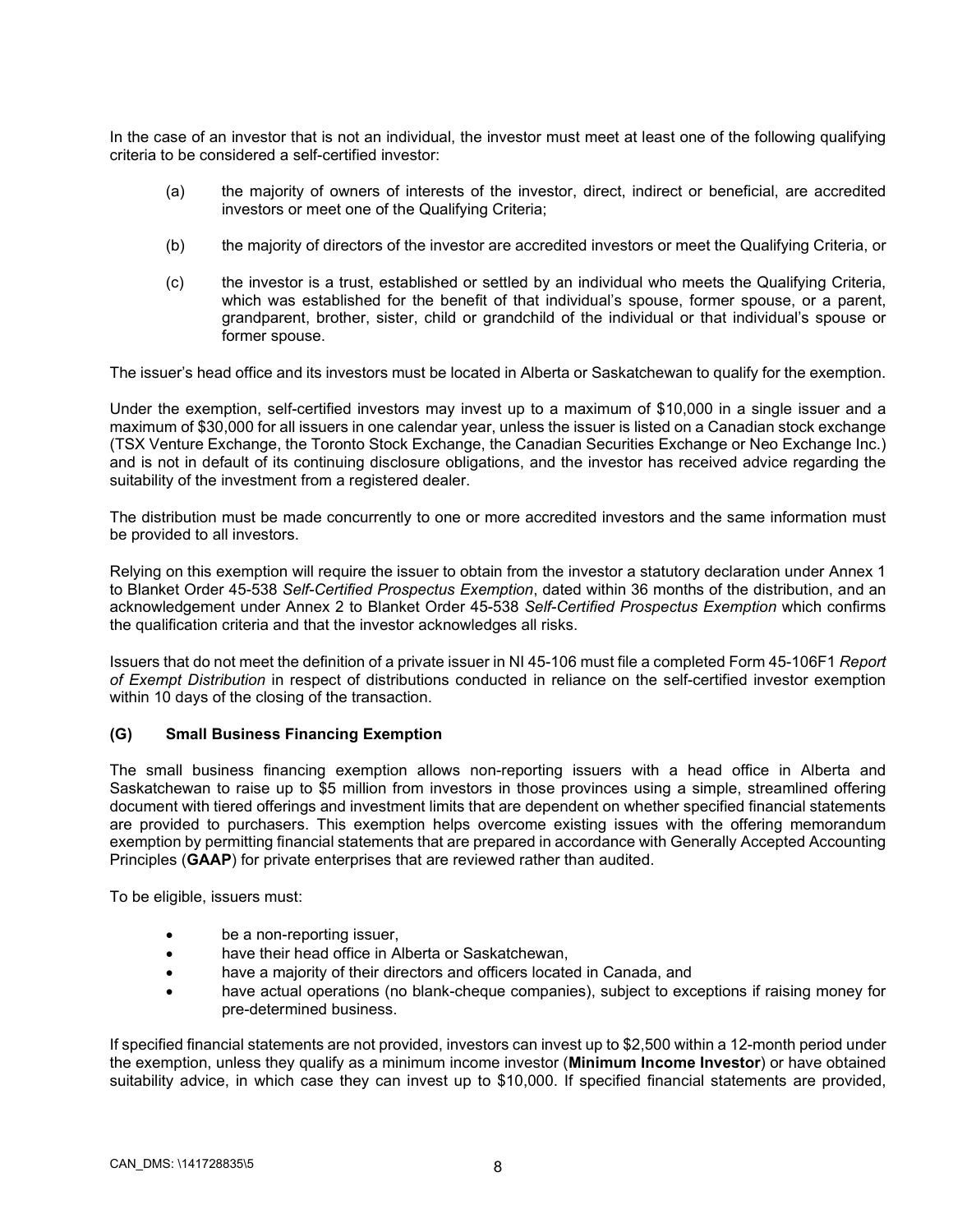investors can invest up to \$5,000 within a 12-month period under the exemption, unless they qualify as a Minimum Income Investor or have obtained suitability advice, in which case they can invest up to \$20,000.

A Minimum Income Investor, an investor with an annual net income in excess of \$75,000 (or \$125,000 with their spouse) for the last 2 years and, in the case of non-individuals, a person or company controlled by a MIM, will have a higher investment limit. An accredited investor, family & friends investor, foreign investor, or self-certified investor will have no investment limit. Investors who do not otherwise qualify will have a lower investment limit.

The minimum size of the offering must be specified and must be at least the minimum needed to achieve the issuer's objectives as specified in the offering document. If the minimum funds are not raised within 120 days, the issuer must return all funds.

The maximum size of the offering is dependent on whether specified financial statements are provided. If specified financial statements are not provided, investors will be limited to a \$1.5 million maximum limit over a 12-month period and a \$5 million lifetime maximum. If specified financial statements are provided, investors will be limited to a \$5 million lifetime maximum (with no 12-month period maximum). These limits do not apply to proceeds from accredited investors, family & friends investors, foreign investors, or self-certified investors.

Relying on this exemption will require filing the following documentation: Form 45-539F1 (*Small Business Offering Document* (which will constitute an "offering memorandum")), Form 45-539F2 (*Small Business Risk Acknowledgement*), Form 45-539F3 (*Small Business Undertaking* (only if more than \$1.5 million is raised in a 12 month period under the exemption)) and Form 45-106F1 *Report of Exempt Distribution*. The offering memorandum will need to include information about:

- the capital structure and organization of the issuer
- how the issuer will use the proceeds of the offering
- the issuer's current business (including material investments and material contracts) and development plans
- directors and management
- the securities being offered
- tax considerations
- risk factors that investors should take into account when considering an investment
- reporting obligations following the offering
- resale restrictions applicable to the securities being offered
- financial statements (if required)

### **(H) Start-up Crowdfunding Registration and Prospectus Exemptions**

The start-up crowdfunding registration and prospectus exemptions exempts issuers from prospectus requirements if distributing eligible securities through online funding portals.

Eligible issuers can raise up to \$1.5 million in a 12-month period through one or more distributions of eligible securities, provided the distributions are facilitated through a portal that operates in compliance with National Instrument 45-110 *Start-up Crowdfunding Registration and Prospectus Exemptions* (**NI 45-110**). Eligible investors can contribute a maximum amount of \$2,500 per distribution, with such maximum amount increasing to \$10,000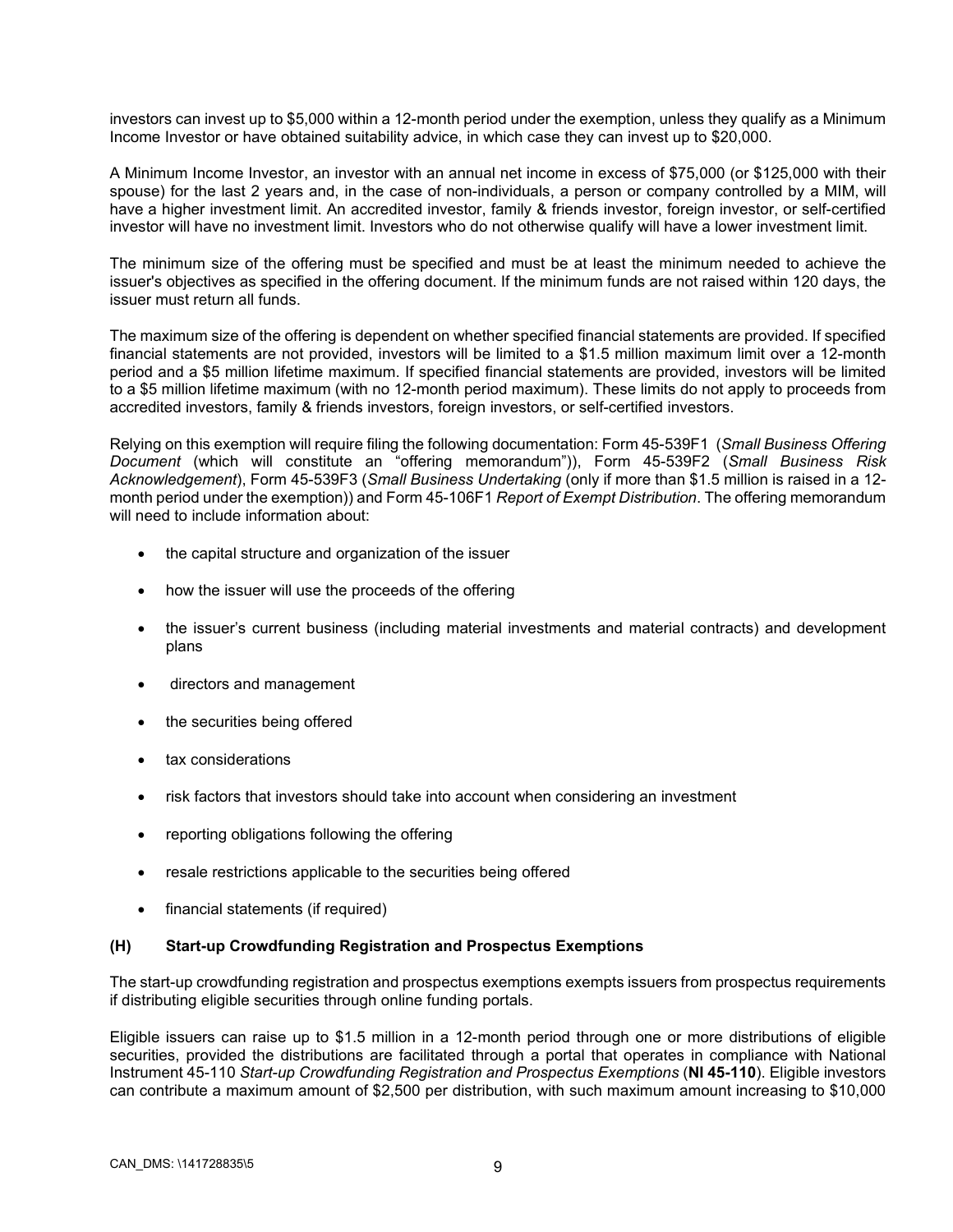if the investor has received suitability advice from a registered dealer. Issuers may only have one active crowdfunding campaign at any given time.

To be eligible, issuers must:

- be a corporation, limited partnership, general partnership or other association (as defined in NI 45-110),
- have their head office in Canada,
- be offering securities that are eligible equity or debt securities, and
- not be (i) an investment fund, (ii) a reporting issuer, or (iii) an issuer commonly referred to as a "blank check company" without operations other than identifying and evaluating assets or businesses to invest in, merge with, or acquire.

Relying on this exemption will require issuers to complete an offering within 90 days and distribute a written confirmation to each purchaser setting out, among other things, the quantity, price, and description of the securities purchased, and any commissions or fees payable in connection with the offering within 30 days. Issuers must also file with all applicable securities regulators a completed Form 45-106F1 (*Report of Exempt Distribution*) and Form 45-110F1 (*Offering Document*) within the same period.

### **(I) Proposed Listed Issuer Financing Exemption**

The listed issuer financing exemption will allow issuers to rely on their continuous disclosure record, as supplemented with a short offering document, to distribute freely tradeable listed equity securities to the public without a short-form prospectus.

To be eligible, issuers must:

- have securities listed on a Canadian stock exchange,
- have been a reporting issuer for 12 months in at least one jurisdiction in Canada,
- have filed all timely and periodic disclosure documents as required, and
- have active business operations.

The maximum size of the offering during any 12-month period may be the greater of \$5 million or 10% of the issuer's market capitalization to a maximum total dollar amount of \$10 million, or 100% dilution.

Of note under this exemption, the offering document would not be reviewed by CSA staff before use and there is no requirement for an underwriter to be involved. The offering document would constitute a "core document" forming part of the issuer's continuous disclosure record for purposes of secondary market civil liability. Purchasers would have two options for recourse in the event of a misrepresentation: (i) rights of action under secondary market civil liability or (ii) contractual right of rescission for a period of 180 days following the distribution.

The proposed listed issuer financing exemption is currently subject to a 90-day comment period ending October 26, 2021.

### **3 The Registration Requirement**

Any person or company who is engaged or holds oneself out as being engaged "in the business of" dealing or advising in securities must register with the securities regulatory authority where it carries out its business. Whether or not one is in the business of trading in securities is a question of fact.

Canadian dealers who carry on the business of trading in securities in the exempt market are required to register as an exempt market dealer or may register in the broader category of dealer. Exempt market dealers will be restricted to dealing in prospectus-exempt securities or with persons to whom prospectus-exempt securities can be distributed, as described above. Exempt market dealers will be subject to capital, insurance, proficiency and other compliance requirements.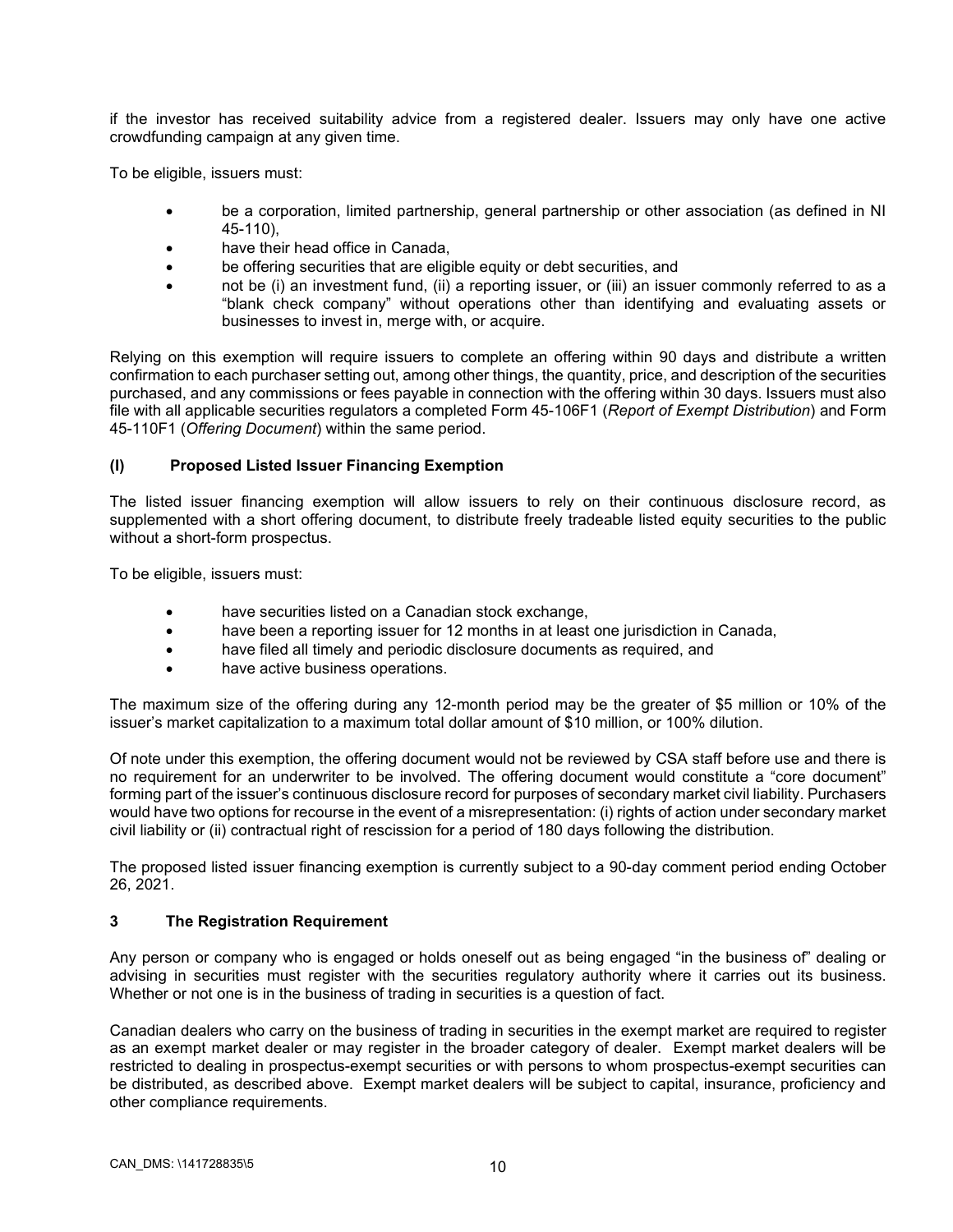Where an issuer is not engaging a dealer to distribute its securities (a non-brokered deal), the issuer must also not be in the "business of trading in securities" or it will be required to be registered as an exempt market dealer to trade in the exempt market. This is a factual question but generally an issuer with an "active non-securities business" will not be required to register.

An issuer will not be considered to be in the business of trading in securities where it:

- does not hold itself out as being in the business of trading in securities;
- trades infrequently;
- is not compensated, or expects to be compensated, for the trading;
- does not act as an intermediary; and
- does not produce, or intend to produce, a profit from trading in securities.

A start-up issuer raising capital for its future non-securities business will generally not be required to register.

# **4 Offering Memorandum and Statutory and Contractual Rights of Action**

If in the course of completing its private placement, an issuer (or other person on its behalf) provides any investor with a document that describes the business and affairs of the issuer then additional securities law requirements and liability will arise. Any document to be provided should be reviewed by legal counsel prior to its issuance.

The term "offering memorandum" is broadly defined in the *Securities* Act (Ontario) as:

"a document, together with any amendments to that document, purporting to describe the business and affairs of an issuer that has been prepared primarily for delivery to and review by prospective investors so as to assist those investors to make an investment decision in respect of securities being sold…"

In Ontario but not in all Canadian jurisdictions, the term "offering memorandum" does not include a document setting out current information about an issuer for the benefit of prospective investors familiar with the issuer through prior investment or business contacts. A term sheet (i.e. a brief outline of the features of an offering which does not extensively describe the business or affairs of an issuer) generally will not be treated as an offering memorandum. The Company should be aware that a set of powerpoint slides or an informal presentation can be an offering memorandum.

There is no requirement to provide an offering memorandum or document to a prospective purchaser of securities in Ontario who is purchasing in the exempt market under either the accredited investor exemption, the private issuer exemption, the friends, family and business associates exemption or the minimum purchase exemption described above. However, if an offering memorandum is delivered to purchasers in Ontario, those purchasers will have a statutory right of action for rescission or damages if the offering memorandum contains an untrue statement of material fact or omits to state a material fact. This right of action is not available to financial institutions. Similar statutory rights exist in other Canadian jurisdictions.

The offering memorandum should contain the following disclosure, some of which is mandatory and some of which is customary in Canada:

- a description of the statutory right of action described above;
- a description of the resale restrictions on the securities;
- if the document contains forward-looking information, such as projections or forecasts, mandated disclosure regarding such information should be included. Such disclosure includes identifying the forward-looking information as such, cautioning users that actual results may vary from the forward-looking information and stating the material facts and assumptions used to develop such information; and
- disclosure of dealer(s) who are related or connected to the issuer of securities (if a dealer is involved).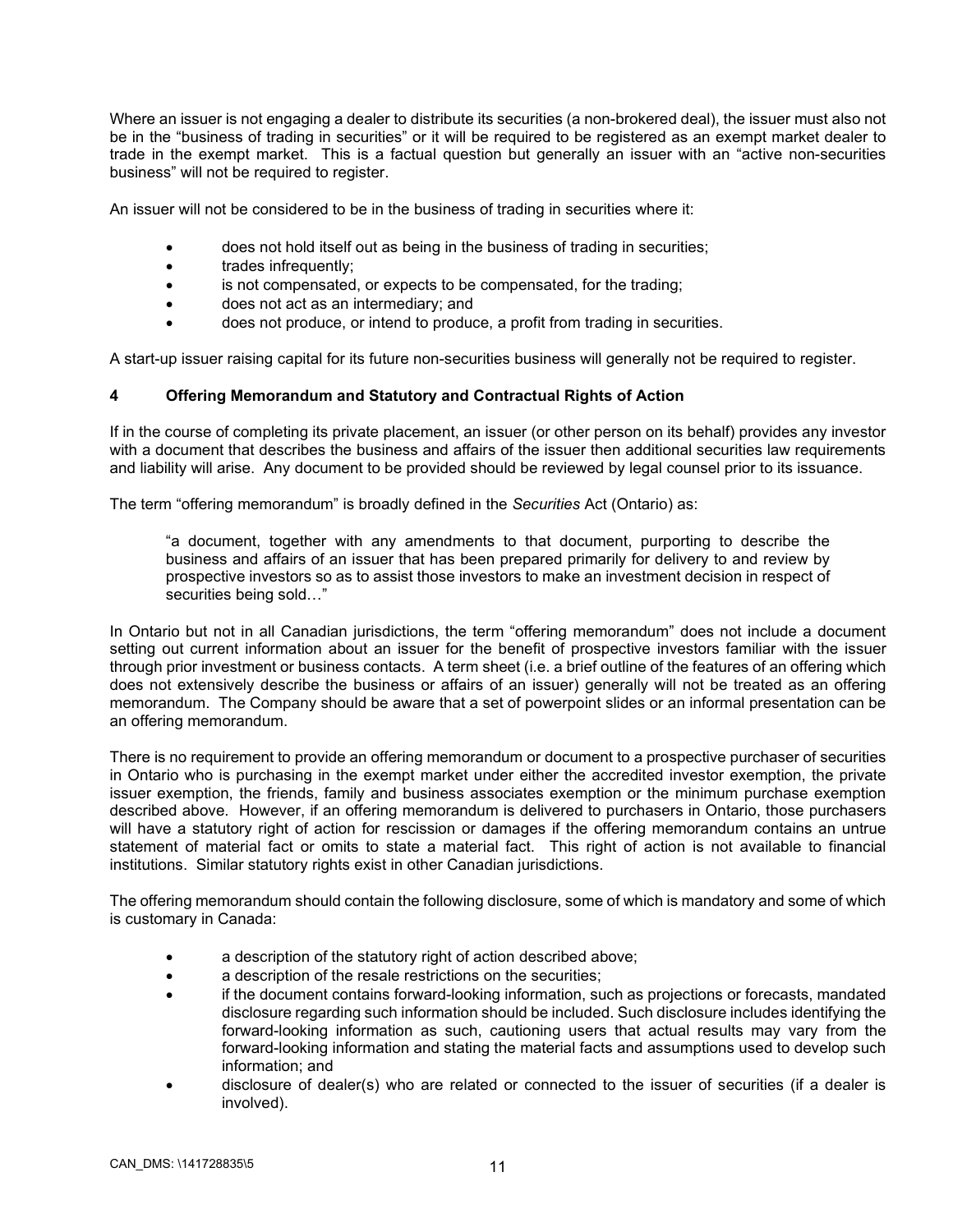An issuer is also restricted from making any representation regarding listing of the securities on any stock exchange. A copy of the offering memorandum must be delivered to but is not reviewed by the OSC no more than 10 days after the closing of the private placement. Filing is required in certain other Canadian jurisdictions.<sup>[5](#page-11-0)</sup>

It should be noted that an offering memorandum delivered to accredited investors is not the same as an offering memorandum prepared to rely on the "offering memorandum" exemption described above under "Offering Memorandum Exemption" which OM has prescribed disclosure requirements.

# **5 Resale Restrictions**

In most cases, if a person acquires a security under an exemption from the prospectus requirement instead of under a prospectus, he or she is not immediately free to resell that security unless there is a prospectus exemption available (for eg., a sale to another accredited investor). Securities of a non-reporting issuer will not be freely tradable unless another exemption is available or until the issuer becomes a reporting issuer (i.e. files a prospectus). Once a prospectus is cleared with a securities regulatory authority in Canada such securities become freely tradable.

# **Part II: Conduct of the Private Placement**

# 1 **Duty to Verify Availability of the Relevant Exemption**

Determining the availability of a prospectus exemption is the responsibility of the person relying upon the exemption (i.e. the Company as issuer/vendor of the securities). Therefore the Company and those persons assisting it need to be satisfied that an exemption is available **as regards each and every purchaser**. If an exemption is not available to one or more purchasers, the Company may have made an illegal distribution, in which case the illegal sales may be set aside and the Company, as well as its directors, officers, employees and sales agents involved in the offering, may be subject to prosecution and administrative penalties and sanctions. Recent and expanded guidance of the Canadian Securities Administrators (**CSA**) and prior decisions of securities commissions in Canada make it clear that issuers (including the Company) and/or their agents cannot blindly rely upon representations of the purchasers contained in the subscription forms but rather must take "reasonable steps" to confirm an exemption is available. A "tick the box" approach to determining whether a purchaser meets the requirements of the exemption is not acceptable.

What reasonable steps must be taken varies according to the nature of the exemption relied upon, how the sales are being made and the proposed investor. In some cases, the information forming the basis of the exemption will be within the knowledge of the Company or its directors or officers, in which case the Company needs to assess the information and determine whether an exemption is available.

Where exemptions are based on income or asset tests (for eg. accredited investor and in some jurisdictions, the offering memorandum exemption) or where the exemption is based upon a relationship (for eg. private issuer and friends, family and business associates exemptions and, in some jurisdictions, the "eligible investor" portion of the offering memorandum exemption), the Company will have to obtain information from the purchaser in order to confirm the income or asset test or relationship.

While the CSA guidance does not set out specific procedures to follow, they state that the reasonable steps to take regarding verification are dependent on the particular facts and circumstances of the purchaser, the offering and the proposed exemption. Such facts and circumstances include:

- how the particular purchaser was identified or located by the seller;
- what category of accredited investor the purchaser claims to meet;
- what is the claimed relationship between the purchaser and the principal (i.e. director, executive officer, founder or control person of the issuer;

<span id="page-11-0"></span><sup>&</sup>lt;sup>5</sup> For example, in Quebec any disclosure document delivered to subscribers located in Quebec must be filed without delay with the Autorité des marchés financiers .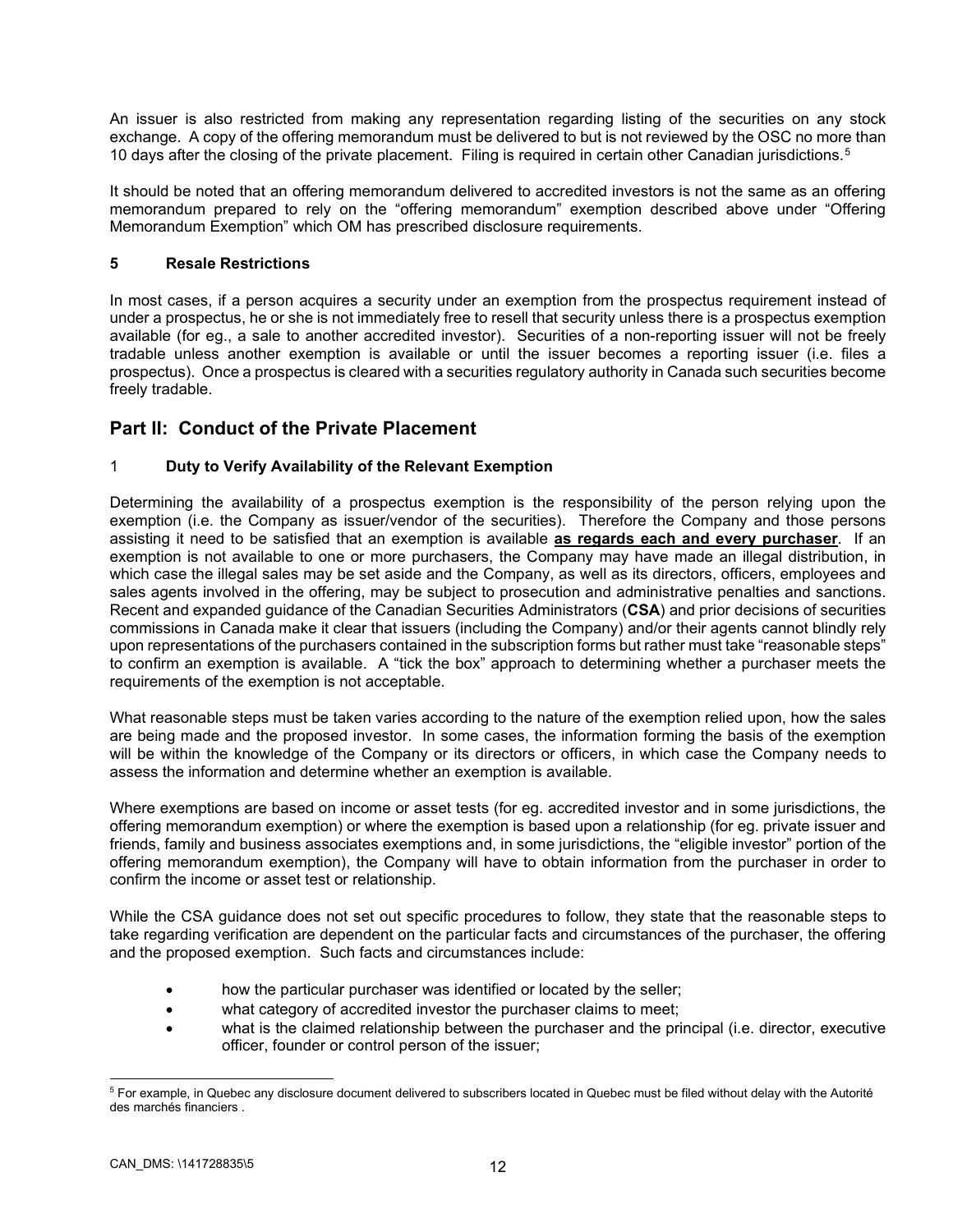- what type of information is already known about the purchaser; and
- whether the person meeting with or providing information to the purchaser is registered under securities laws.

These factors imply that the concerns of the CSA would be heightened where the placement is being made to individuals. In addition if a registrant is involved in the offering, actions with respect to verification may be satisfied if the registrant has policies and procedures in place to solicit the necessary information and is prepared to offer appropriate comfort to the issuer. The CSA may require an issuer to explain the "reasonable steps" taken to insure the exemption is available.

# 2 **General Procedures**

The availability of many of the prospectus exemptions is, partly or wholly, dependent upon facts pertaining to the prospective investor for which the Company must rely upon the prospective investor for the information. This is applicable where the prospective purchaser must be purchasing the securities "as principal" (i.e. solely for the account of the purchaser and not for anyone else's benefit), is often the case in using the "accredited investor" exemption (where the net worth and/or the income of the investor may be relevant to the availability of the exemption), and when using the private issuer and the friends, family and business associates exemptions Subscription agreements are generally drafted to elicit the necessary information from the prospective purchaser. **This information can be relied upon only if the Company has taken reasonable steps to ensure that the securities are sold only to prospective purchasers who understand the terms of the exemption and confirm that they qualify for the exemption.** The Company and its officers and directors have a responsibility to supervise the activities of any agents used in marketing the private placement. The following general procedures should be considered by the Company in circumstances where the availability of the exemption relies on information provided by the prospective purchaser:

- (a) where potential purchasers are dealing directly with a registrant, ensure the agency or underwriting agreement contains an undertaking by the registrant to comply with the rules and guidance of the CSA, retain all documentation related to the purchaser for a period of eight years from the date of acquisition and provide copies of such materials to the Company either on demand or upon closing;
- (b) where subscription agreements and other information are provided by a dealer registered under the applicable securities laws, the Company should ensure that the dealer agrees to takes reasonable steps to ensure that subscription agreements and information are only provided to prospective purchasers who qualify as purchasers under the exemptions being used in the offering;
- (c) if the offering does not involve a registrant who meets with prospective purchasers, (ie. a nonbrokered deal), the Company should identify within its organization and possibly outside its organization the individuals who are permitted to meet with and provide information to potential investors. The Company may wish to restrict the number of such persons and require that such persons be executive officers of the Company;
- (d) educate persons permitted by the Company to meet with potential investors about the conditions of the relevant exemptions so that they are able to explain them clearly to a potential investor. Consider the preparation of a meeting script or questionnaire that should elicit the necessary information from the proposed purchaser. Designate a person within the Company or outside the Company (eg. legal counsel) to answer any questions that may arise;
- (e) advise all persons who are authorized by the Company to meet with potential investors to elicit the information necessary to determine the availability of the exemption **before** proceeding to discuss the investment with a proposed purchaser**;**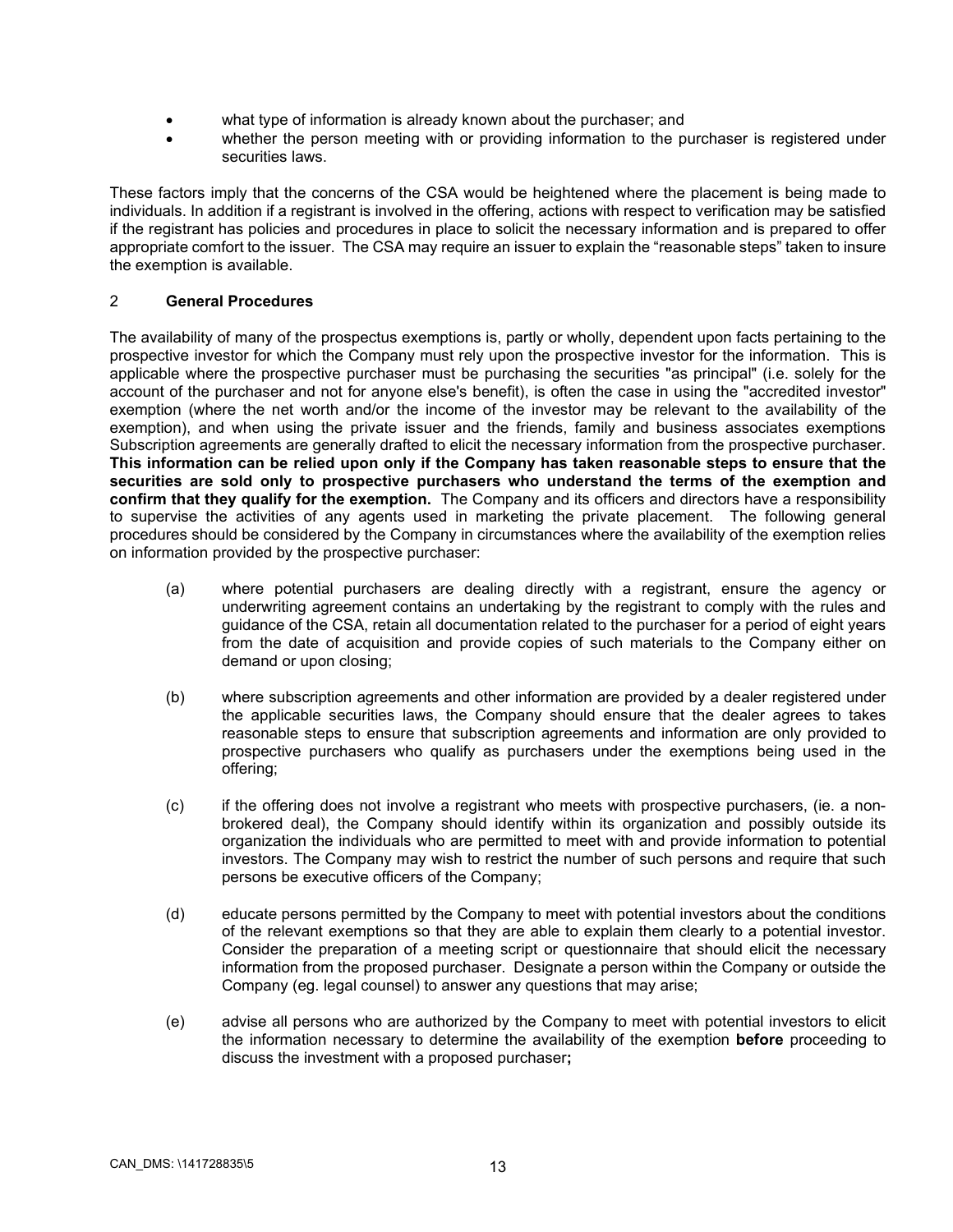- (f) where information may be provided by persons who are identified by the Company to meet with potential clients the Company should ensure that:
	- (i) such persons understand the importance of the exemptions to be relied upon and the necessity of strict compliance with the terms of the exemptions in selling the securities;
	- (ii) such persons explain to the prospective purchasers that under applicable securities laws the purchaser cannot purchase the securities unless the purchaser qualifies under an applicable exemption and confirms that the prospective purchaser understands the terms of the exemption being claimed;
	- (iii) subscriptions are accepted only from persons who confirm the financial and other details required to support that the prospective purchaser does in fact meet the requirements of the exemption as indicated in the Subscription Agreement; and
	- (iv) a written record of any discussions relating to the offering (including all e-mails, other correspondence, notes of meetings, whether in person, by telephone or other electronic means) shall be made and retained for a period of eight years from the date of acquisition of the securities to provide a due diligence record to support the use of the exemptions.

The CSA guidance states that if there is any doubt as to whether a proposed purchaser meets the criteria of the exemption, the investment by that purchaser should not proceed.

# **3 Verifying Purchaser Status for Accredited Investor and Eligible Investor Status for Offering Memorandum Exemption**

An issuer must take "reasonable steps" to verify accredited or eligible investor status for the offering memorandum exemption. It is not acceptable for the seller to rely solely on a form of certificate contained in a subscription agreement. Where dealing with institutional investors, the status of investors is generally easier to verify. In the context of an individual inquiries about the purchaser's net income, financial assets, net assets and liabilities must be made. If there are concerns further questions should be asked and the seller may need documentation to confirm the status of the purchaser. Such documentation must be retained for eight years.

In addition to the general procedures set out above, the following steps should be taken:

- (a) ensure any person meeting with potential purchasers understands the following terms associated with the accredited investor and/or offering memorandum exemptions:
	- (i) *"financial assets"* means cash, securities or a contract of insurance, a deposit or an evidence of deposit that is not a security for the purposes of securities legislation. Note that a bank account would be considered a financial asset but real estate owned by the purchaser would not be;
	- (ii) "*related liabilities*" means liabilities incurred or assumed for the purpose of financing the acquisition or ownership of financial assets or liabilities that are secured by financial assets. As the two thresholds for financial assets set out in the definition of individual accredited investor require the issuer to calculate such assets net of any related liabilities, the representative of the issuer should ask about any such liabilities. For example, have any securities owned by the proposed investor been pledged as security by the purchaser? If so the value of those securities would need to be excluded from the calculation of financial assets; and
	- (iii) the difference between *net assets* and *financial assets*. Net assets would include real estate and other assets that do not constitute financial assets. In determining net assets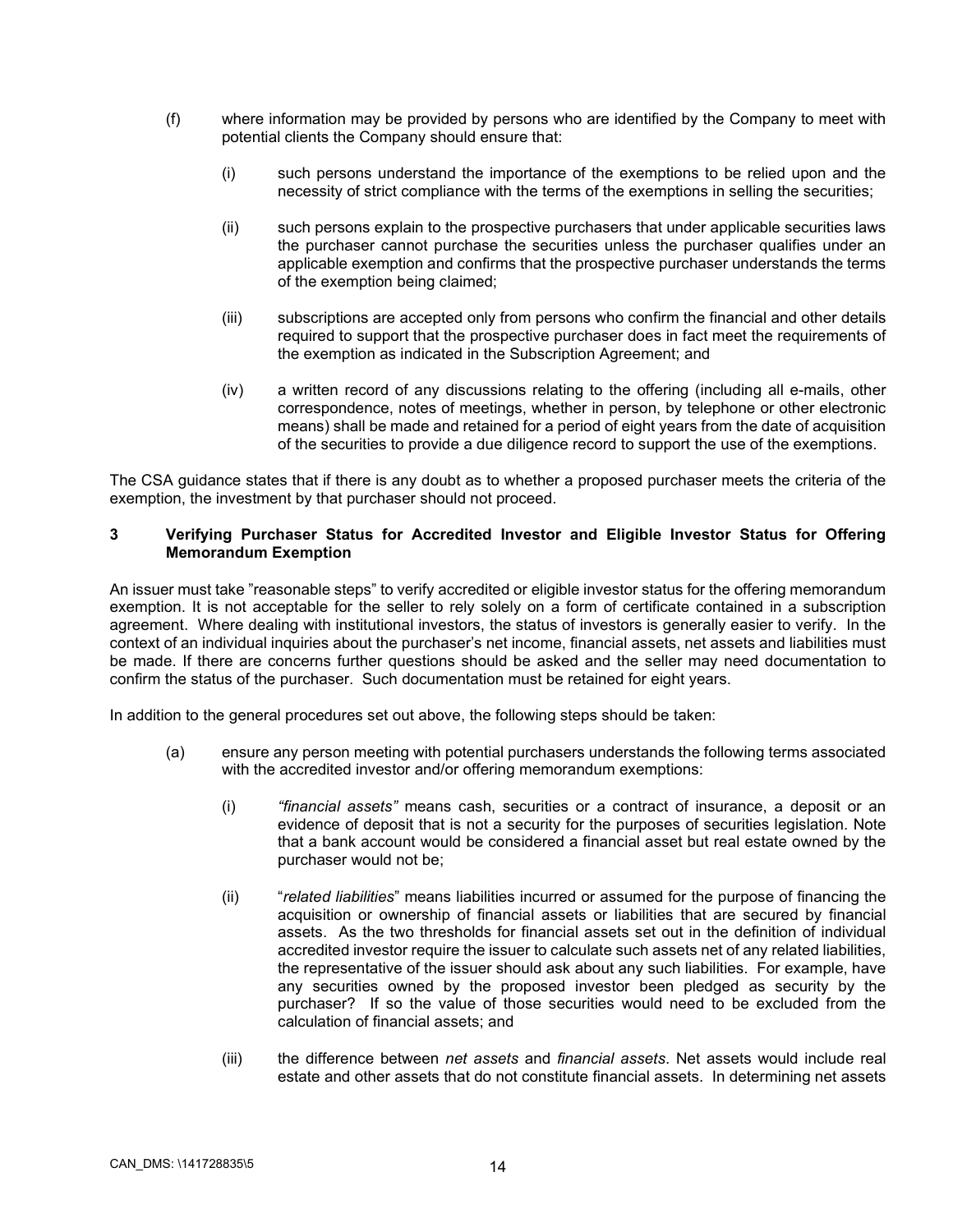it is necessary to deduct all liabilities of the purchaser not just the related liabilities as is the case with financial assets. Real estate may be included in calculating net assets.

Applying these definitions to the categories of individual accredited investors which are described in Appendix A, an individual with financial assets before taxes and net of related liabilities in excess of \$5 million would qualify under section (i.1). As the threshold of the financial assets calculation of \$1 million was also reached they would also meet the test of accredited investor set out in section j, however, they should be designated in (j.1) if they also meet the higher test. The distinction is important because those individuals who meet the highest test set out in section (j.1) will not be required to sign a Risk Acknowledgment Form (Form 45-106F9) whereas other individual accredited investors would be required to sign the Form. See Appendix B for the relevant Form;

- (b) the persons meeting with a potential individual purchaser should ask detailed questions about the income and assets of the individual purchaser. Questions that might elicit further details about assets or income could include asking what the nature of the assets are and the breakdown of the assets and liabilities and the proposed purchaser's occupation and current employment. While these will not necessarily satisfy the exemption they will solicit further information regarding the purchaser;
- (c) if the officer or agent has concerns as to whether the criteria are met, then it is appropriate to ask for external evidence to satisfy himself or herself that the tests have been met. Such information could include copies of income tax returns/assessments (or the relevant sections of the forms), copies of statements of financial assets such as RRSPs, TFSA or other brokerage statements. Advise the potential purchaser of the purpose of requesting the information and that such information must be retained for a period of eight years from the date of acquisition. If such documentation is not readily available consider whether the proposed purchaser would allow contact with his or her financial advisor, accountant or other advisor with knowledge of his or her affairs.

### **4 Verifying Purchaser Status for Family, Friends and Business Associates and Private Issuer Exemptions**

Where the exemption to be used is based on a prior existing relationship of the prospective purchaser with a Principal, such as the exemption for a sale to a close personal friend or close business associate of a Principal of the Company, information must be solicited to establish the relationship. While the prospective purchaser may complete the subscription agreement on the basis that this relationship exists, the completion of the agreement by the prospective purchaser is not sufficient if the underlying facts do not objectively support the existence of the relationship. Also be aware that if the investment does not go well, the prospective purchaser may be less inclined to subsequently agree that the relationship was "close". Therefore the Company should take steps to verify the underlying facts intended to support the availability of the exemption.

The CSA guidance provides that whether or not someone should be considered a close personal friend depends a number of factors, such as the existence of a direct relationship between the individual and the Principal, the length the potential investor has known the relevant Principal, the nature of the relationship, the frequency of contact, the level of trust the potential investor has in the Principal and the number of other close personal friends of the relevant Principal to whom securities have been previously issued or are to be issued in reliance on this exemption. Each of the following facts will not by themselves establish an individual as a close personal friend:

- (a) a relative;
- (b) a member of the same club, organization, association or religious group;
- (c) a co-worker or colleague at the same work place;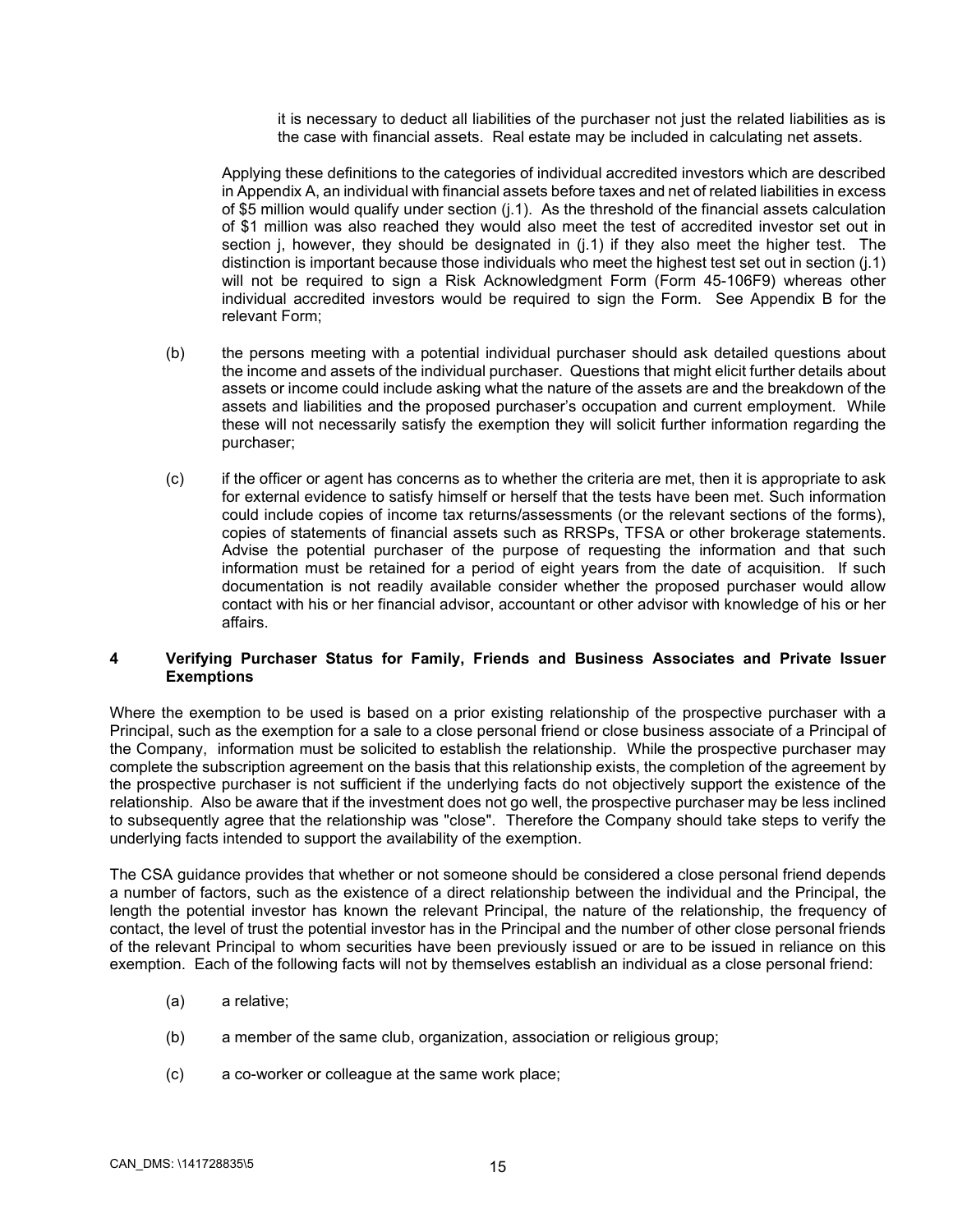- (d) a current or former client or customer;
- (e) an acquaintance; or
- (f) a social media contact.

In determining whether a person is a close business associate, the individual must have had sufficient direct business dealings with a Principal of the Company to be in a position to assess their capability and trustworthiness and to obtain information regarding the investment from them. Factors to consider include the length of the relationship, the nature and length of specific business dealings and when such dealings began and, if applicable, terminated, the frequency of contact and the number of close business associates of the relevant Principal to whom securities have been issued to in reliance on this criteria. The guidance identifies the same six factors as not solely determining that someone is a close business associate as applies to close personal friend.

In addition to following the general procedures described above and questions should be asked to confirm the existence of the relevant relationship. Independent evidence of business dealings could include records relating to co-ownership, co-directorships, contractual documents, etc. In establishing that an individual constitutes a close personal friend, the guidance indicates that the issuer could require the purchaser to give a signed statement describing the nature of the relationship and the length of time the individual has known the Principal. All nonregistered persons permitted by the Company to meet with potential investors should be made aware of the details of the CSA guidance to enable them to clearly explain the exemption and also to be able to identify any areas of concern that arise during a discussion with a potential purchaser.

# **5 Prohibited Representations and Conduct**

The securities laws in Canada include general prohibitions applicable to trading in securities that must be complied with in connection with private placements. These prohibitions include:

- making any representation that any person will resell or repurchase a security or refund the purchase price of the security except where the terms of the security provide for the redemption or repurchase or in Ontario where the representation is in an enforceable written agreement and the security has an aggregate acquisition cost of more than \$50,000;
- giving any undertaking written or oral relating to the future value or price of the security;
- except with the consent of the applicable securities regulatory authorities, making any written or oral representation that:
	- $\circ$  the security will be listed on any stock exchange or quoted on any trade reporting system;
	- o application has been made to list or quote the security; or
	- $\circ$  application will be made to list the security

unless application to list or quote the securities has been made and the issuer is currently listed or the stock exchange or quotation system has granted approval to the listing or quotation or has consented to, or indicated that it does not object to the representation;

- making a misrepresentation (i.e. an untrue statement of a material fact, an omission to state a material fact required to be stated, and an omission to state a material fact that is necessary to be stated in order for a statement not to be misleading) in connection with the sale of the security;
- engaging in any unfair practice which includes:
	- o putting unreasonable pressure on a person to buy, sell or hold a security;
	- $\circ$  taking advantage of a person's inability or incapacity to reasonably protect his or her own interest because of physical or mental infirmity, ignorance, illiteracy, age or inability to understand the character, nature or language of any matter relating to a decision to purchase, hold or sell a security; and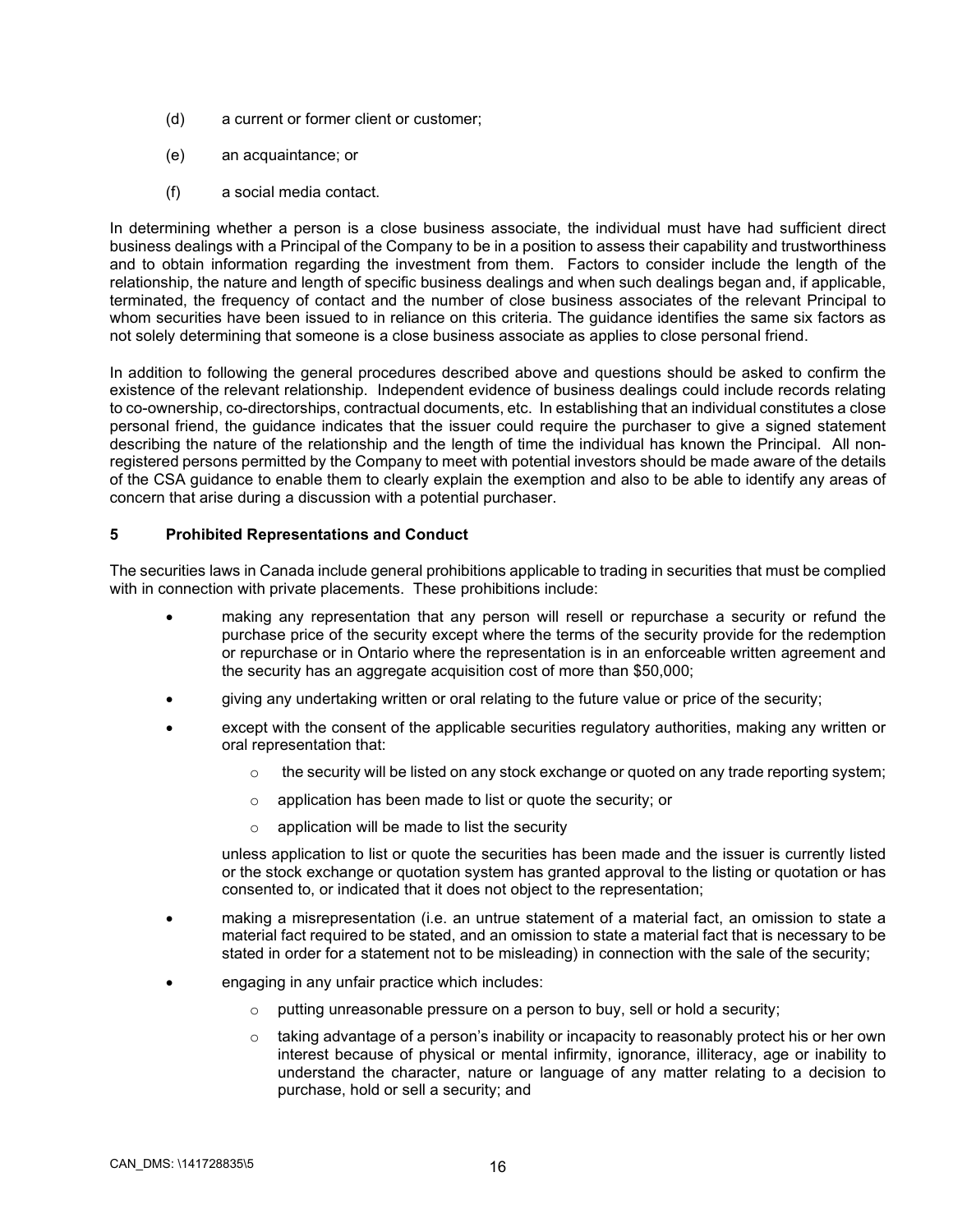- $\circ$  imposing terms or conditions that are harsh, oppressive or excessively one-sided;
- representing that the person is offering to trade at market unless the person believes that a real market exists that is not controlled by the person;
- making any representation that any securities commission has reviewed or passed upon the merits of the securities offered or the documentation used in the private placement; and
- engaging or participating in any act or conduct relating to a security that the person knows or reasonably ought to know will:
	- $\circ$  result in or contribute to a false or misleading appearance of trading activity in a security or an artificial price for a security; or
	- o perpetrate a fraud on any person.

Although not all of these prohibitions are specifically contained in the securities laws of all of the jurisdictions in Canada, it is good practice to take steps to ensure that those who are selling the securities are aware of and comply with these general prohibitions as failure to do so could be considered by securities commissions as conduct that is contrary to the public interest and subject those involved in such conduct to proceedings. Canadian securities regulators have a broad power to proscribe and potentially to sanction conduct which they determine is "contrary to the public interest", whether or not that conduct violates any specific restrictions or provisions. Decisions of the securities commissions have held that statements made which do not go so far as to violate the specific rules could be found to be a misrepresentation or contrary to the public interest if there was not a reasonable basis for the statement or appropriate cautions were not provided. For example the Alberta Securities Commission has held that discussions about listings, which did not violate the specific restrictions because the statements did not specifically say the securities were currently listed or that application had been or would be made to list the securities, were conduct contrary to the public interest, because the discussions were without appropriate caveats.

Securities commissions have also found the issuer/vendor of the securities responsible for the statements and conduct of its agents. Accordingly, issuers/vendors should ensure that its officers, directors, employees and other agents involved in the offering are aware of these prohibitions.

### **6 Confirmation of Compliance with these Policies and Procedures**

Prior to the closing of any financing by way of private placement, the Chief Executive Officer and the Chief Financial Officer will certify that the Company has complied with these policies and procedures.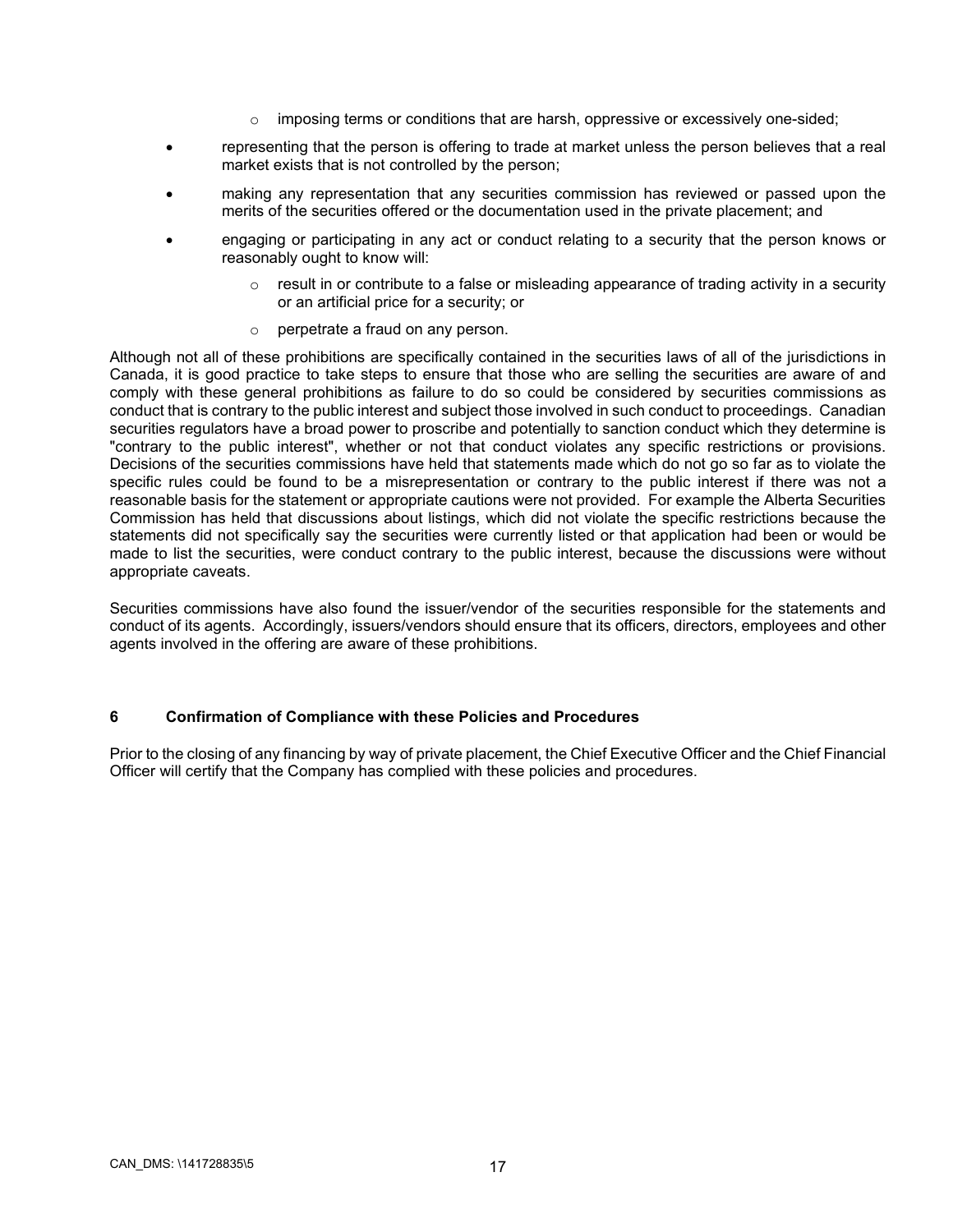# **APPENDIX A**

# **ACCREDITED INVESTOR**

- (a) (i) except in Ontario, a Canadian financial institution or a Schedule III bank; or;
	- (ii) in Ontario, (A) a bank listed in Schedule I, II or III to the Bank Act (Canada); (B) an association to which the Cooperative Credit Association Act (Canada) applies or a central cooperative credit society for which an order has been made under subsection 473(1) of that Act; or (C) a loan corporation, trust corporation, insurance company, treasury branch, credit union, caisse populaire, financial services cooperative or credit union league or federation that is authorized by a statute of Canada or Ontario to carry on business in Canada or Ontario, as the case may be;;
- (b) the Business Development Bank of Canada incorporated under the *Business Development Bank of Canada Act* (Canada);
- (c) a subsidiary of any person referred to in paragraphs (a) or (b), if the person owns all of the voting securities of the subsidiary, except the voting securities required by law to be owned by directors of that subsidiary;
- (d) a person registered under the securities legislation of a jurisdiction of Canada as an adviser or dealer;
- (e) an individual registered under the securities legislation of a jurisdiction of Canada as a representative of a person referred to in paragraph (d);
- (e.1) an individual formerly registered under the securities legislation of a jurisdiction of Canada, other than an individual formerly registered solely as a representative of a limited market dealer under one or both of the *Securities Act* (Ontario) or the *Securities Act* (Newfoundland and Labrador);
- (f) the Government of Canada or a jurisdiction of Canada, or any crown corporation, agency or wholly owned entity of the Government of Canada or a jurisdiction of Canada;
- (g) a municipality, public board or commission in Canada and a metropolitan community, school board, the Comité de gestion de la taxe scolaire de l'île de Montréal or an intermunicipal management board in Québec;
- (h) any national, federal, state, provincial, territorial or municipal government of or in any foreign jurisdiction, or any agency of that government;
- (i) a pension fund that is regulated by the Office of the Superintendent of Financial Institutions (Canada), a pension commission or similar regulatory authority of a jurisdiction of Canada;
- (j) an individual who, either alone or with a spouse, beneficially owns financial assets having an aggregate realizable value that, before taxes, but net of any related liabilities, exceeds \$1,000,000; **\*\* If purchaser checks this category, it must also complete, sign and return the 'risk acknowledgement' on Form 45-106F9**
- (j.1) an individual who beneficially owns financial assets having an aggregate realizable value that, before taxes but net of any related liabilities, exceeds \$5 000 000;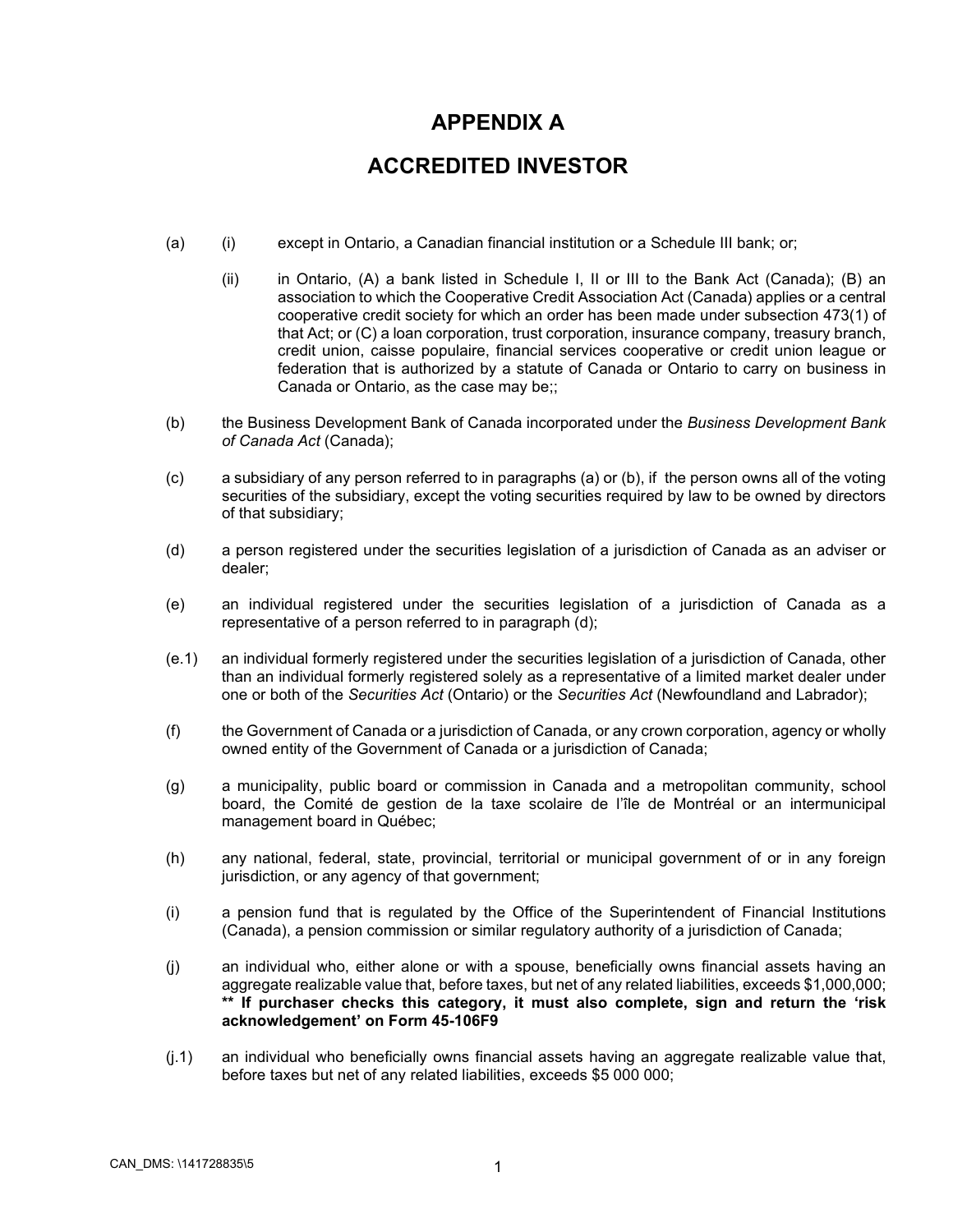- (k) an individual whose net income before taxes exceeded \$200,000 in each of the 2 most recent calendar years or whose net income before taxes combined with that of a spouse exceeded \$300,000 in each of the 2 most recent calendar years and who, in either case, reasonably expects to exceed that net income level in the current calendar year; **\*\* If purchaser checks this category, it must also complete, sign and return the 'risk acknowledgement' on Form 45- 106F9;**
- (l) an individual who, either alone or with a spouse, has net assets of at least \$5,000,000; **\*\* If purchaser checks this category, it must also complete, sign and return the 'risk acknowledgement' on Form 45-106F9;**
- (m) a person, other than an individual or investment fund, that has net assets (total assets less total liabilities) of at least \$5,000,000 as shown on its most recently prepared financial statements;
- (n) an investment fund that distributes or has distributed its securities only to:
	- (i) a person that is or was an accredited investor at the time of the distribution,
	- (ii) a person that acquires or acquired securities in the circumstances referred to in Sections 2.10 **[Minimum amount investment]** and 2.19 **[Additional investment in investment funds]** of NI 45-106, or;
	- (iii) a person described in paragraph (i) or (ii) that acquires or acquired securities under Section 2.18 **[Investment fund reinvestment]** of NI 45-106;
- (o) an investment fund that distributes or has distributed securities under a prospectus in a jurisdiction of Canada for which the regulator, or in Québec, the securities regulatory authority, has issued a receipt;
- (p) a trust company or trust corporation registered or authorized to carry on business under the *Trust and Loan Companies Act* (Canada) or under comparable legislation in a jurisdiction of Canada or a foreign jurisdiction, acting on behalf of a fully managed account managed by the trust company or trust corporation, as the case may be;
- (q) a person acting on behalf of a fully managed account managed by that person, if that person is registered or authorized to carry on business as an adviser or the equivalent under the securities legislation of a jurisdiction of Canada or a foreign jurisdiction;
- (r) a registered charity under the *Income Tax Act* (Canada) that, in regard to the trade, has obtained advice from an eligibility adviser or an adviser registered under the securities legislation of the jurisdiction of the registered charity to give advice on the securities being traded;
- (s) an entity organized in a foreign jurisdiction that is analogous to any of the entities referred to in paragraphs (a) through (d) or paragraph (i) in form and function;
- (t) a person in respect of which all of the owners of interests, direct, indirect or beneficial, except the voting securities required by law to be owned by directors, are persons that are accredited investors;
- (u) an investment fund that is advised by a person registered as an adviser or a person that is exempt from registration as an adviser;
- (v) a person that is recognized or designated by the securities regulatory authority or, except in Ontario and Québec, the regulator as an accredited investor; or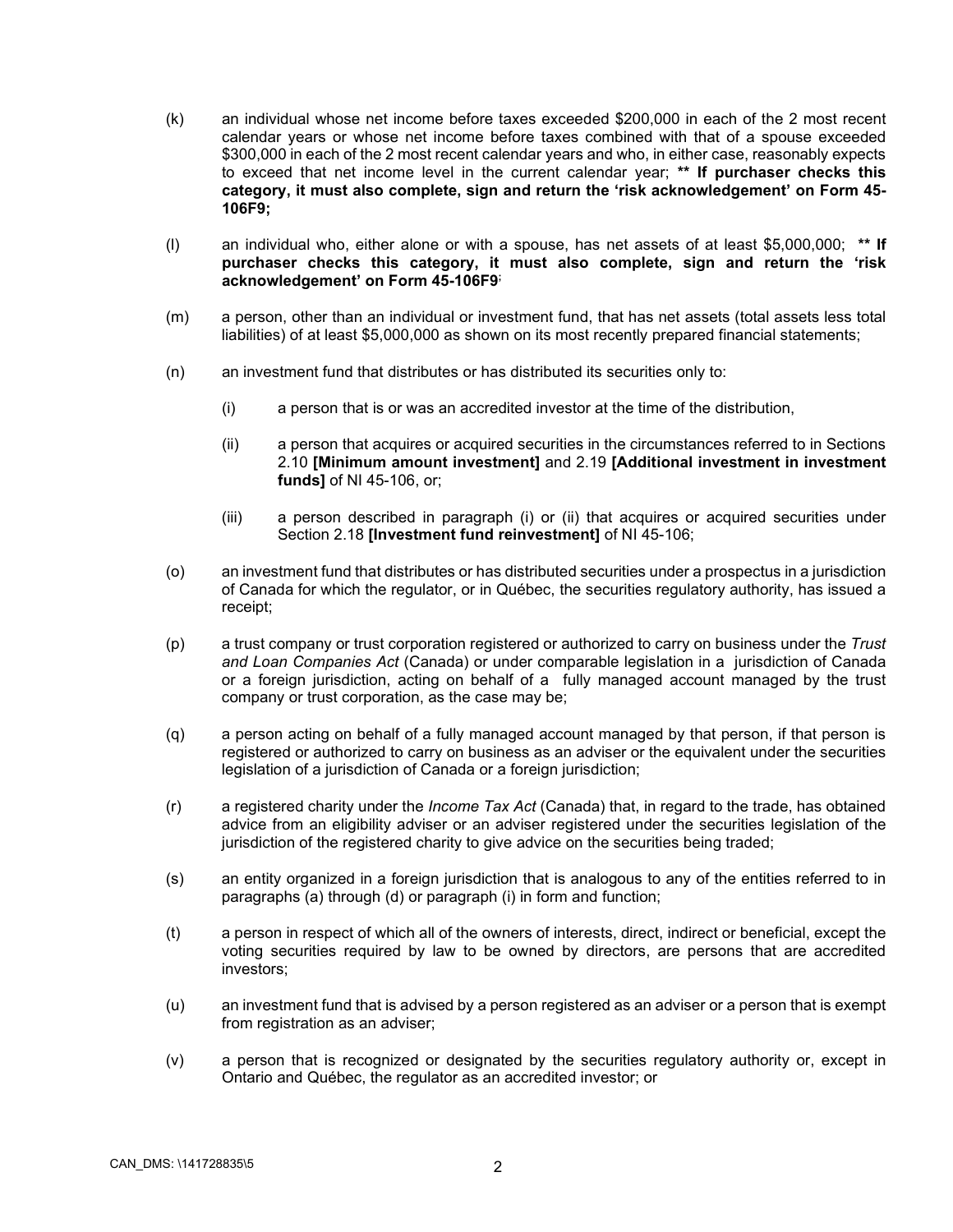(w) a trust established by an accredited investor for the benefit of the accredited investor's family members of which a majority of the trustees are accredited investors and all of the beneficiaries are the accredited investor's spouse, a former spouse of the accredited investor or a parent, grandparent, brother, sister, child or grandchild of that accredited investor, of that accredited investor's spouse or of that accredited investor's former spouse;

As used in this Certificate, the following terms have the following meanings:

#### **Canadian financial institution** means:

- (a) an association governed by the *Cooperative Credit Associations Act* (Canada) or a central cooperative credit society for which an order has been made under section 473(1) of the Act; or
- (b) a bank listed in Schedule I or II of the *Bank Act* (Canada), loan corporation, trust company, trust corporation, insurance company, treasury branch, credit union, caisse populaire, financial services cooperative, or league that, in each case, is authorized by an enactment of Canada or a jurisdiction of Canada to carry on business in Canada or the La Confédération des caisses populaires et d'économie du Québec;

**control person** has the same meaning as in the relevant securities legislation;

#### **director** means

- (a) a member of the board of directors of a company or an individual who performs similar functions for a company, and
- (b) with respect to a person that is not a company, an individual who performs functions similar to those of a director of a company;

#### **eligibility adviser** means

- (a) a person that is registered as an investment dealer and authorized to give advice with respect to the type of security being distributed, and
- (b) in Saskatchewan or Manitoba, also means a lawyer who is a practicing member in good standing with a law society of a jurisdiction of Canada or a public accountant who is a member in good standing of an institute or association of chartered accountants, certified general accountants or certified management accountants in a jurisdiction of Canada provided that the lawyer or public accountant must not:
- (c) have a professional, business or personal relationship with the issuer, or any of its directors, executive officers, founders, or control persons, and
- (d) have acted for or been retained personally or otherwise as an employee, executive officer, director, associate or partner of a person that has acted for or been retained by the issuer or any of its directors, executive officers, founders or control persons within the previous 12 months;

**executive officer** means, for an issuer, an individual who is

- (a) chair, vice-chair or president,
- (b) a vice-president in charge of a principal business unit, division or function including sales, finance or production, or
- (c) performing a policy-making function in respect of the issuer;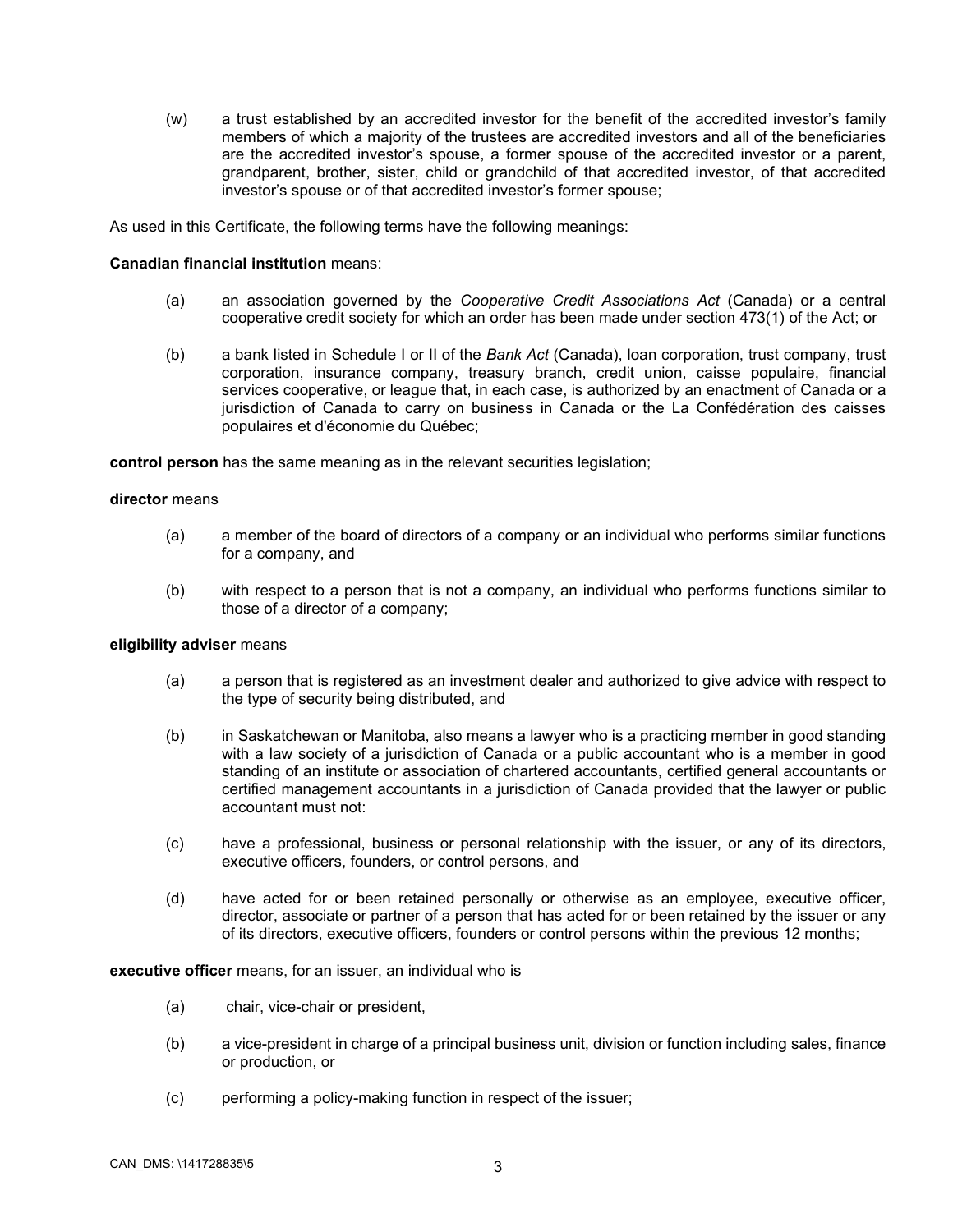#### **financial assets** means

- (a) cash,
- (b) securities, or
- (c) a contract of insurance, a deposit or an evidence of a deposit that is not a security for the purposes of securities legislation;

**foreign jurisdiction** means a country other than Canada or a political subdivision of a country other than Canada;

**founder** means, in respect of an issuer, a person who,

- (a) acting alone, in conjunction, or in concert with one or more persons, directly or indirectly, takes the initiative in founding, organizing or substantially reorganizing the business of the issuer, and
- (b) at the time of the distribution or trade is actively involved in the business of the issuer;

**fully managed account** means an account of a client for which a person makes the investment decisions if that person has full discretion to trade in securities for the account without requiring the client's express consent to a transaction;

**individual** means a natural person, but does not include

- (a) a partnership, unincorporated association, unincorporated syndicate, unincorporated organization or a trust, or
- (b) a natural person in the person's capacity as trustee, executor, administrator or other legal personal representative;

**investment fund** has the same meaning as in National Instrument 81-106 *Investment Fund Continuous Disclosure*;

**jurisdiction** means a province or territory of Canada except when used in the term "foreign jurisdiction";

**local jurisdiction** means the jurisdiction in which the applicable Canadian securities regulatory authority is situate;

**mutual fund** has the meaning ascribed to it under the securities legislation of the local jurisdiction;

**non-redeemable investment fund** means an issuer,

- (a) whose primary purpose is to invest money provided by its security holders,
- (b) that does not invest:
	- (i) for the purpose of exercising or seeking to exercise control of an issuer, other than an issuer that is a mutual fund or a non-redeemable investment fund, or
	- (ii) for the purpose of being actively involved in the management of any issuer in which it invests, other than an issuer that is a mutual fund or a non-redeemable investment fund, and
- (c) that is not a mutual fund;

#### **person** includes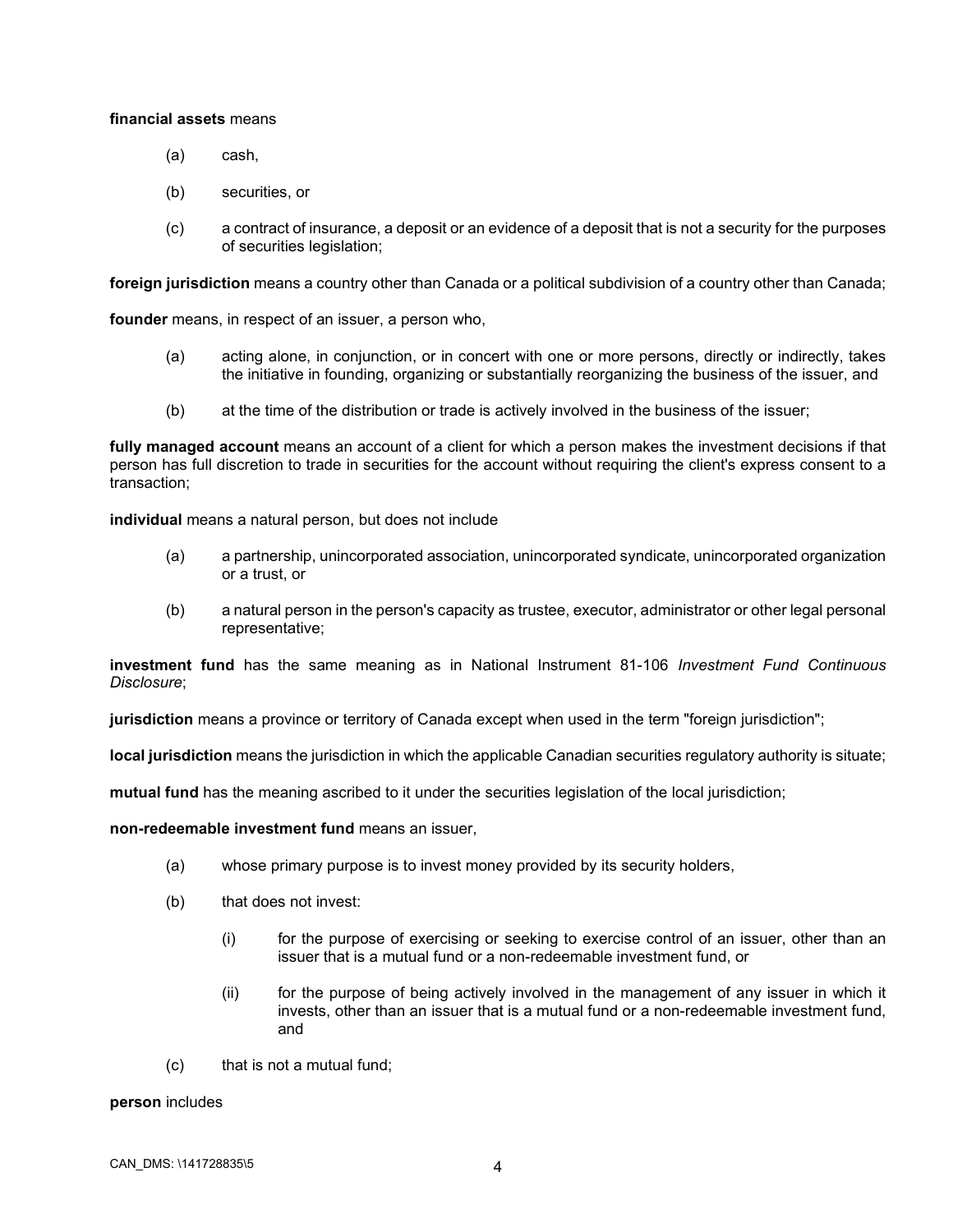- (a) an individual,
- (b) a corporation,
- (c) a partnership, trust, fund and an association, syndicate, organization or other organized group of persons, whether incorporated or not, and
- (d) an individual or other person in that person's capacity as a trustee, executor, administrator or personal or other legal representative;

**regulator** means, for the local jurisdiction, the person referred to in Appendix D of National Instrument 14-101 opposite the name of the local jurisdiction;

### **related liabilities** means

- (a) liabilities incurred or assumed for the purpose of financing the acquisition or ownership of financial assets, or
- (b) liabilities that are secured by financial assets;

**Schedule III bank** means an authorized foreign bank named in Schedule III of the *Bank Act* (Canada);

**spouse** means an individual who,

- (a) is married to another individual and is not living separate and apart within the meaning of the *Divorce Act* (Canada), from the other individual,
- (b) is living with another individual in a marriage-like relationship, including a marriage-like relationship between individuals of the same gender, or
- (c) in Alberta, is an individual referred to in paragraph (a) or (b), or is an adult interdependent partner within the meaning of the *Adult Interdependent Relationships Act* (Alberta); and

**subsidiary** means an issuer that is controlled directly or indirectly by another issuer and includes a subsidiary of that subsidiary.

### **Control**

A person (first person) is considered to control another person (second person) if

- (a) the first person beneficially owns or, directly or indirectly, exercises control or direction over securities of the second person carrying votes which, if exercised, would entitle the first person to elect a majority of the directors of the second person, unless that first person holds the voting securities only to secure an obligation,
- (b) the second person is a partnership, other than a limited partnership, and first person holds more than 50% of the interests of the partnership, or
- (c) the second person is a limited partnership and the general partner of the limited partnership is the first person.

All monetary references are in Canadian Dollars.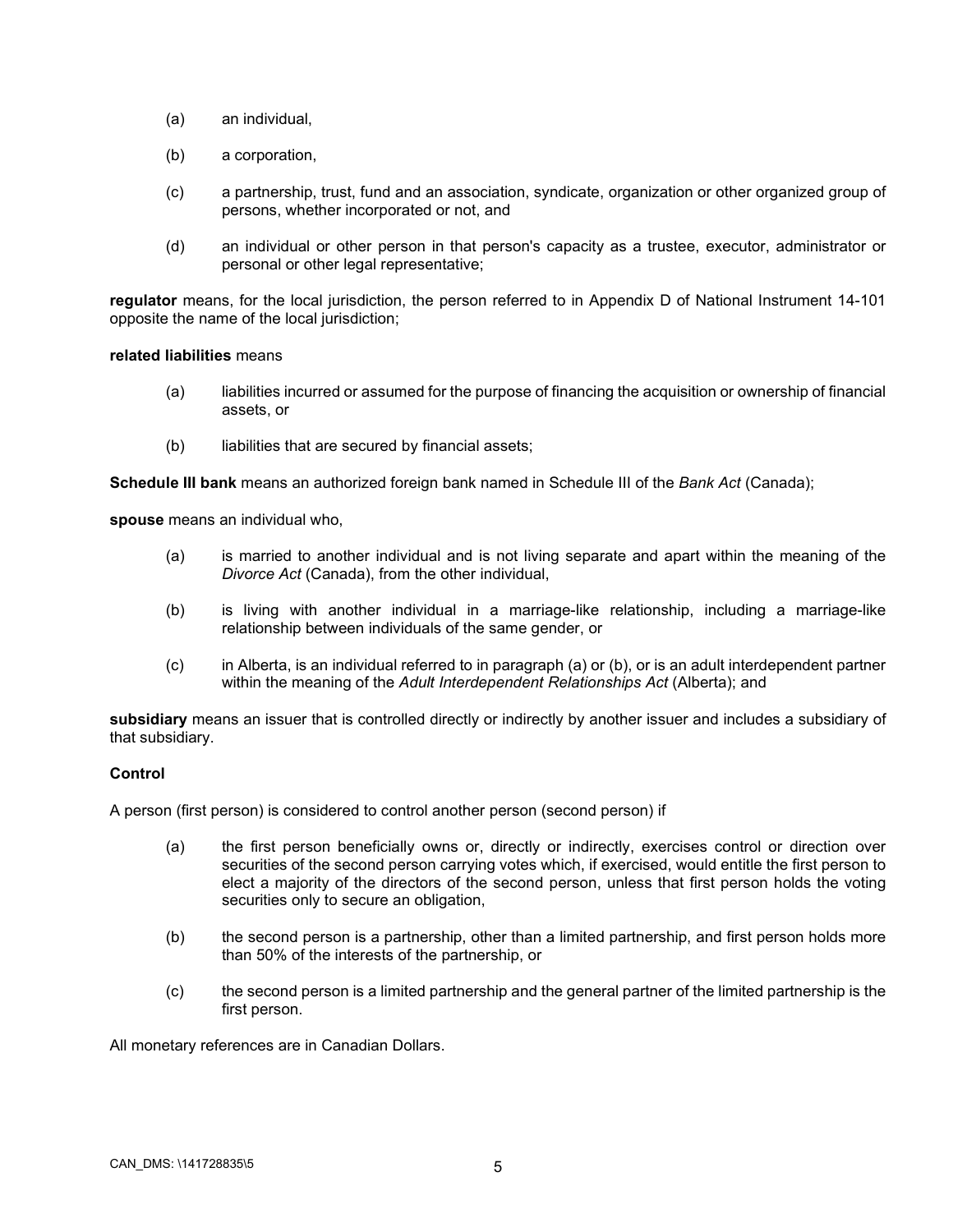# **APPENDIX B**

# **FORM 45-106 F9**

# **FORM FOR INDIVIDUAL ACCREDITED INVESTORS**

## **WARNING**!

## **THIS INVESTMENT IS RISKY. DON'T INVEST UNLESS YOU CAN AFFORD TO LOSE ALL THE MONEY YOU PAY FOR THIS INVESTMENT**

# **SECTION 1 TO BE COMPLETED BY THE ISSUER OR SELLING SECURITY HOLDER 1. About your investment** Type of securities: *[Instruction: Include a short description, ie., common shares.]* Issuer: Purchased from: *[Instruction: Indicate whether securities are purchased from the issuer or a selling security holder.]* **2. Risk acknowledgement** This investment is risky. Initial that you understand that: **Your Initials Risk of loss** – You could lose your entire investment of \$\_\_\_\_\_\_\_\_\_\_\_ . *[Instruction: Insert the total dollar amount of the investment.]* **Liquidity risk** – You may not be able to sell your investment quickly – or at all. **Lack of information** – You may receive little or no information about your investment. **Lack of advice** – You will not receive advice from the salesperson about whether this investment is suitable for you unless the salesperson is registered. The salesperson is the person who meets with, or provides information to, you about making this investment. To check whether the salesperson is registered, go to [www.aretheyregistered.ca](http://www.aretheyregistered.ca/)  **3. Accredited investor status** You must meet at least one of the following criteria to be able to make this investment. Initial the statement that applies to you. (You may initial more than one statement.) The person identified in section 6 is responsible for ensuring that you meet the definition of accredited investor. That person, or the salesperson identified in section 5, can help you if you have questions about whether you meet these criteria. **Your Initials** • Your net income before taxes was more than \$200,000 in each of the 2 most recent calendar years, and you expect it to be more than \$200,000 in the current calendar year. (You can find your net income before taxes on your personal income tax return.)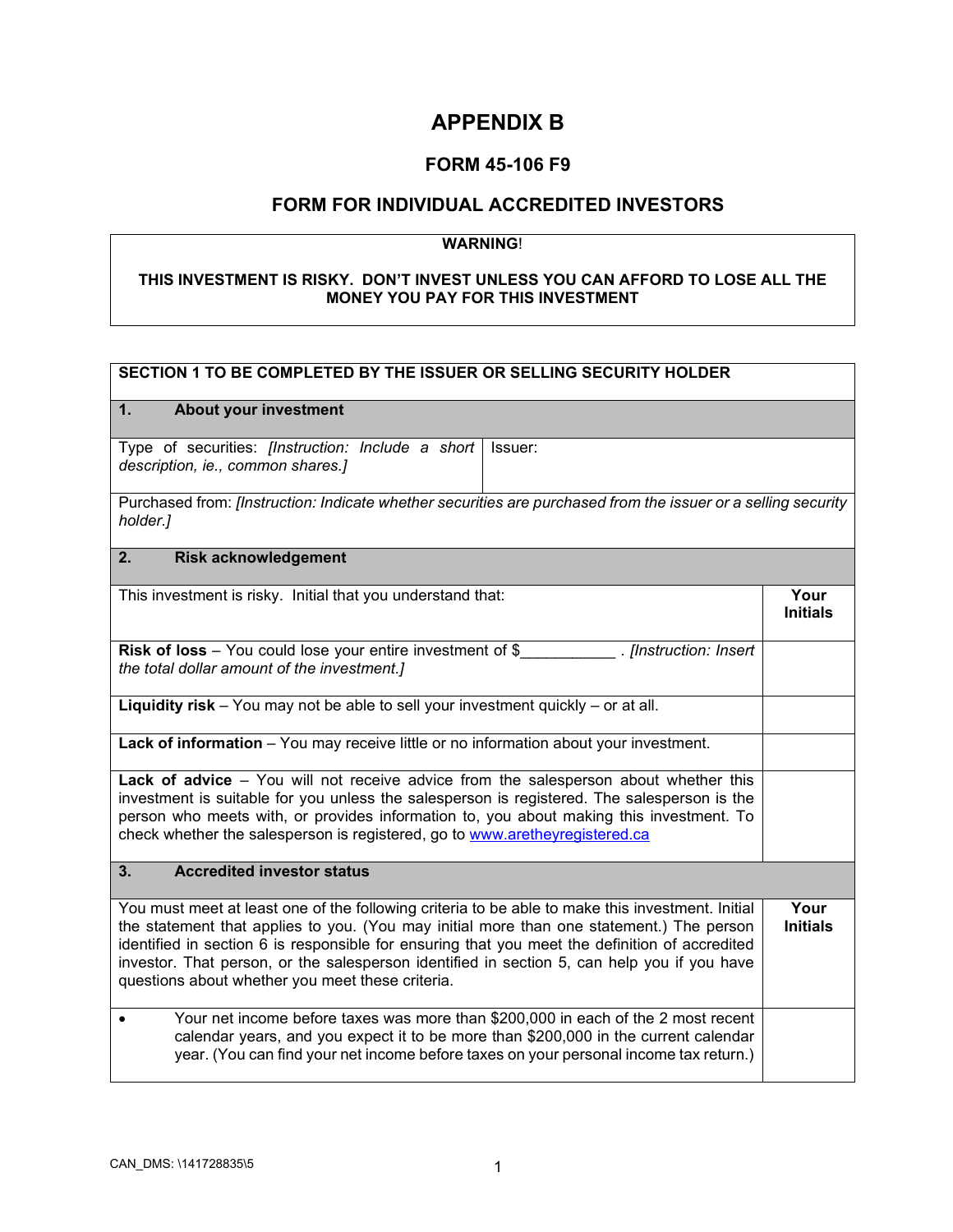|                                                                                                                                                                                                                                                                                                                                                                                                           | Your net income before taxes combined with your spouse's was more than \$300,000<br>in each of the 2 most recent calendar years, and you expect your combined net<br>income before taxes to be more than \$300,000 in the current calendar year. |        |
|-----------------------------------------------------------------------------------------------------------------------------------------------------------------------------------------------------------------------------------------------------------------------------------------------------------------------------------------------------------------------------------------------------------|--------------------------------------------------------------------------------------------------------------------------------------------------------------------------------------------------------------------------------------------------|--------|
| $\bullet$                                                                                                                                                                                                                                                                                                                                                                                                 | Either alone or with your spouse, you own more than \$1 million in cash and securities,<br>after subtracting any debt related to the cash and securities.                                                                                        |        |
| $\bullet$                                                                                                                                                                                                                                                                                                                                                                                                 | Either alone or with your spouse, you have net assets worth more than \$5 million.<br>(Your net assets are your total assets (including real estate) minus your total debt.)                                                                     |        |
| 4.                                                                                                                                                                                                                                                                                                                                                                                                        | Your name and signature                                                                                                                                                                                                                          |        |
| By signing this form, you confirm that you have read this form and you understand the risks of making this<br>investment as identified in this form.                                                                                                                                                                                                                                                      |                                                                                                                                                                                                                                                  |        |
| First and last name (please print):                                                                                                                                                                                                                                                                                                                                                                       |                                                                                                                                                                                                                                                  |        |
| Signature:                                                                                                                                                                                                                                                                                                                                                                                                |                                                                                                                                                                                                                                                  | Date:  |
| <b>SECTION 5 TO BE COMPLETED BY SALESPERSON</b>                                                                                                                                                                                                                                                                                                                                                           |                                                                                                                                                                                                                                                  |        |
| <b>Salesperson information</b><br>5.                                                                                                                                                                                                                                                                                                                                                                      |                                                                                                                                                                                                                                                  |        |
| [Instruction: The salesperson is the person who meets with, or provides information to, the purchaser with<br>respect to making this investment. That could include a representative of the issuer or selling security<br>holder, a registrant or a person who is exempt from the registration requirement.]                                                                                              |                                                                                                                                                                                                                                                  |        |
| First and last name of salesperson (please print):                                                                                                                                                                                                                                                                                                                                                        |                                                                                                                                                                                                                                                  |        |
| Telephone                                                                                                                                                                                                                                                                                                                                                                                                 |                                                                                                                                                                                                                                                  | Email: |
| Name of firm (if registered):                                                                                                                                                                                                                                                                                                                                                                             |                                                                                                                                                                                                                                                  |        |
| SECTION 6 TO BE COMPLETED BY THE ISSUER OR SELLING SECURITY HOLDER                                                                                                                                                                                                                                                                                                                                        |                                                                                                                                                                                                                                                  |        |
| For more information about this investment<br>6.                                                                                                                                                                                                                                                                                                                                                          |                                                                                                                                                                                                                                                  |        |
| For investment in a non-investment fund                                                                                                                                                                                                                                                                                                                                                                   |                                                                                                                                                                                                                                                  |        |
| [Insert name of issuer/selling security holder]<br>[Insert address of issuer/selling security holder]<br>[Insert contact person name, if applicable]<br>[Insert telephone number]<br>[Insert email address]<br>[Insert website address, if applicable]                                                                                                                                                    |                                                                                                                                                                                                                                                  |        |
| For investment in an investment fund                                                                                                                                                                                                                                                                                                                                                                      |                                                                                                                                                                                                                                                  |        |
| [Insert name of investment fund]<br>[Insert name of investment fund manager]<br>[Insert address of investment fund manager]<br>[Insert telephone number of investment fund manager]<br>[Insert email address of investment fund manager]<br>[If investment is purchased from a selling security holder, also insert name, address, telephone number and<br>email address of selling security holder here] |                                                                                                                                                                                                                                                  |        |